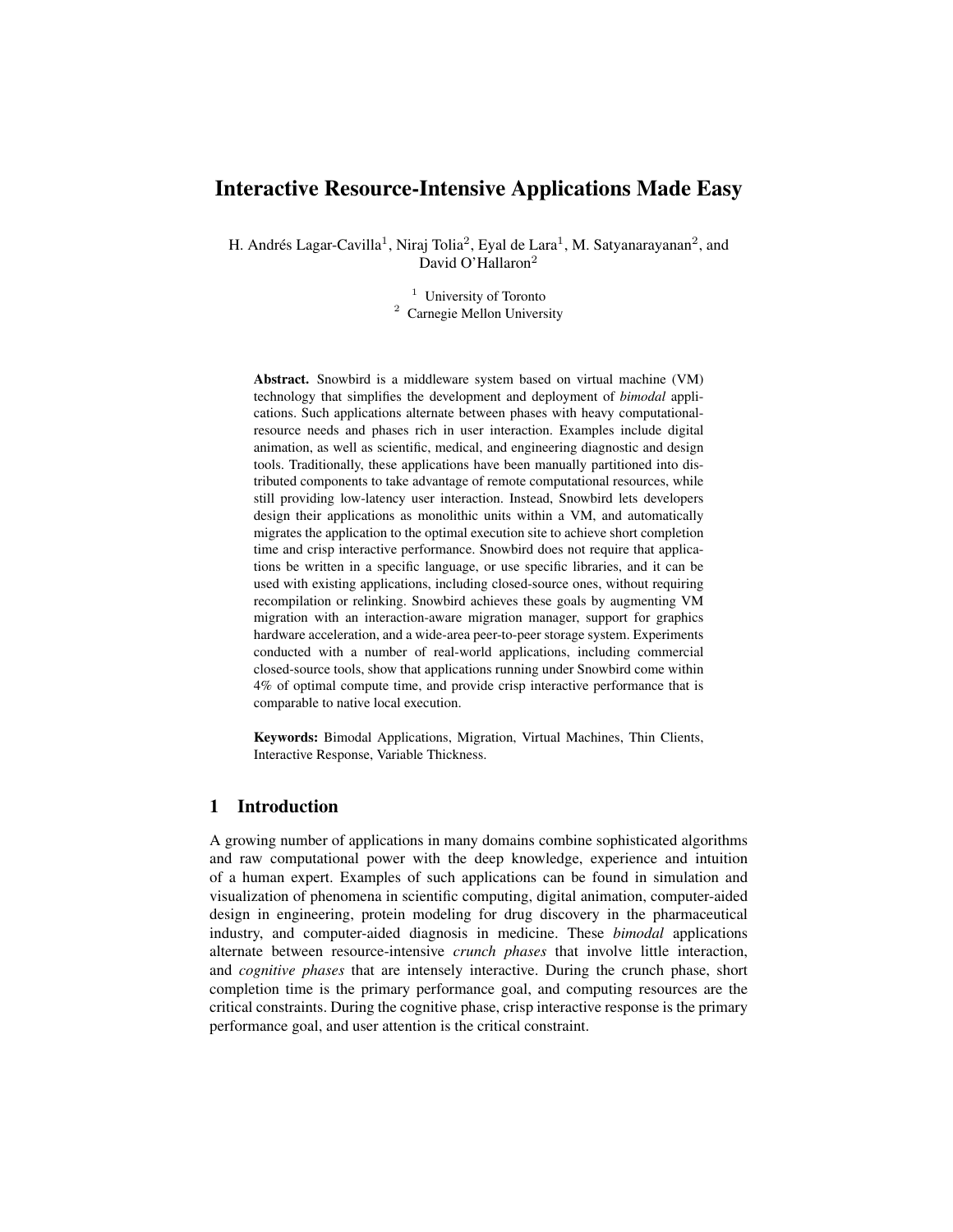Optimizing both phases is important for a good user experience, but achieving this end is complicated by the large disparity in the performance goals and bottlenecks of the two phases. Today, developers manually split a bimodal application into a distributed set of components [1–4]. Crunch phase components are executed on compute servers or server farms. Distant data servers are sometimes used because datasets are too large to cache or mirror locally, or are constrained by organizational or regulatory policies that forbid caching or mirroring. In contrast, cognitive phase components are executed locally where they can take advantage of local graphics acceleration hardware. Unfortunately, this approach requires developers to manage communication and coordination between application components, and to be aware at all times of whether a particular component will be executed locally or remotely. This adds software complexity above and beyond the intrinsic complexity of the application being developed, and hence slows the emergence of new bimodal applications.

This paper introduces Snowbird, middleware based on virtual machine (VM) technology that simplifies the development and deployment of bimodal applications. Snowbird masks the complexity of creating a bimodal application by wrapping the application, including all its executables, scripts, configuration files, dynamically linkable libraries, and operating system, into a migratable VM. During execution, Snowbird automatically detects phase transitions in the application and migrates the VM containing its complex web of dependence to the optimal execution site. Snowbird does not require applications to be written in a specific language, nor to be built using specific libraries. Existing closed-source applications can use Snowbird without recoding, recompilation, or relinking.

Snowbird extends existing VM technology with three mechanisms: an interactionaware migration manager that triggers automatic migration; support for graphics hardware acceleration; and a peer-to-peer storage subsystem for efficient sharing of persistent VM state at Internet scale. Experiments conducted with a number of realworld applications, including commercial closed-source tools such as the Maya 3D graphics animation package, show that applications running under Snowbird come within 4% of optimal crunch completion times, while exhibiting crisp interactive performance that is comparable to native local execution.

From a more abstract perspective, Snowbird can be viewed as a tool that provides seamless transitions between thick and thin client modes of execution. It has long been known that the strengths of thick and thin clients complement each other. Thin clients are attractive in CPU-intensive and data-intensive situations because application execution can occur on remote compute servers close to large datasets. Unfortunately, high network latency and jitter between the application execution site and the user site can lead to poor interactive performance. Thick clients offer a much better user experience in that situation. By transparently morphing an application between thick and thin client modes of execution, Snowbird gives a user the best of both worlds.

## 2 Design and Implementation

The dominant influence on the design of Snowbird was our desire to simplify the creation and deployment of bimodal applications without imposing onerous constraints on developers. The use of VM technology is the key to achieving this goal. It allows a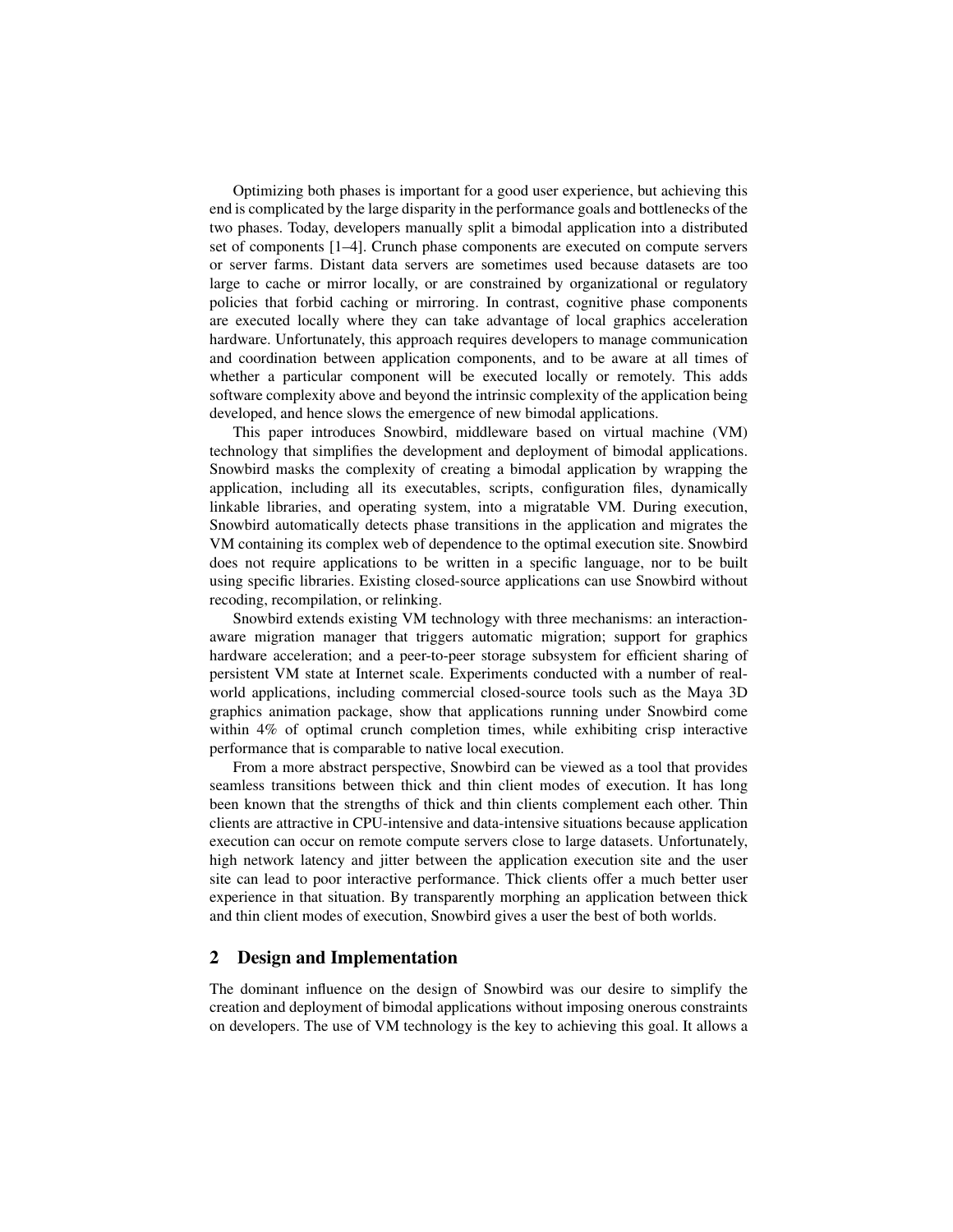

(a) Agent Migration Concept (b) Snowbird Commands

**Life Cycle Commands** createagent *agentname* launch *agentname* kill *agentname* purge *agentname hostname*

**Migration Commands** suspend *agentname* resume *agentname hostname* suspend-resume *agentname hostname*

**Admin Commands** addhost *agentname hostname* sync *agentname hostname* movehome *agentname newhome* listhosts *agentname*

#### Fig. 1: Snowbird Overview

developer to focus on the creation of a single monolithic entity rather than the more difficult programming task of creating a distributed system. This monolithic entity, called an *agent,* is the migratable embodiment of an application that transparently and seamlessly relocates itself to achieve optimal performance. At run time, Snowbird automatically detects phase transitions and migrates the agent to the optimal execution site. The example illustrated in Figure 1(a) shows an agent that starts at the user's desktop to provide good interactive response during a cognitive phase. It then migrates to several remote sites, where it leverages the superior compute power of a sharedmemory multiprocessor and improved I/O performance from proximity to a large dataset. The agent then returns to the desktop for the next cognitive phase.

The logical encapsulation provided by an agent eases the complexity of developing and deploying a bimodal application. Simplicity is reinforced by the fact that all the paraphernalia associated with a large application (such as other processes, dynamically linked libraries, and specific OS features upon which an application relies) is atomically moved with the same containing agent. Hence no application-specific code has to be pre-installed in order to run on a site. An agent only requires SSH access credentials to execute on a Snowbird-enabled site. The SSH credentials are also used to encrypt all communications. Note that an agent can be a tool chain composed of several processes executing simultaneously or sequentially in a pipeline fashion.

Snowbird's use of VM technology offers three significant advantages over existing approaches to code mobility. First, applications do not have to be written in a specific language, to be built using specific libraries, or to run on a particular OS. Second, legacy applications do not have to be modified, recompiled, or relinked to use Snowbird. This greatly simplifies real-world deployments that use proprietary rather than opensource applications. Third, migration is transparent and seamless to the user, beyond the obviously desirable effects of improved interactive or computational performance.

A second factor influencing Snowbird's design is our desire to support applications at an Internet scale, particularly those using remote datasets over WAN links. It is endto-end latency, not bandwidth, that is the greater challenge in this context. Table 1 shows recent round-trip time (RTT) values for a representative sample of Internet2 sites [5]. The theoretical minimum RTT values imposed by speed-of-light propagation, shown in the last column  $c$ , are already problematic. Unfortunately, technologies such as firewalls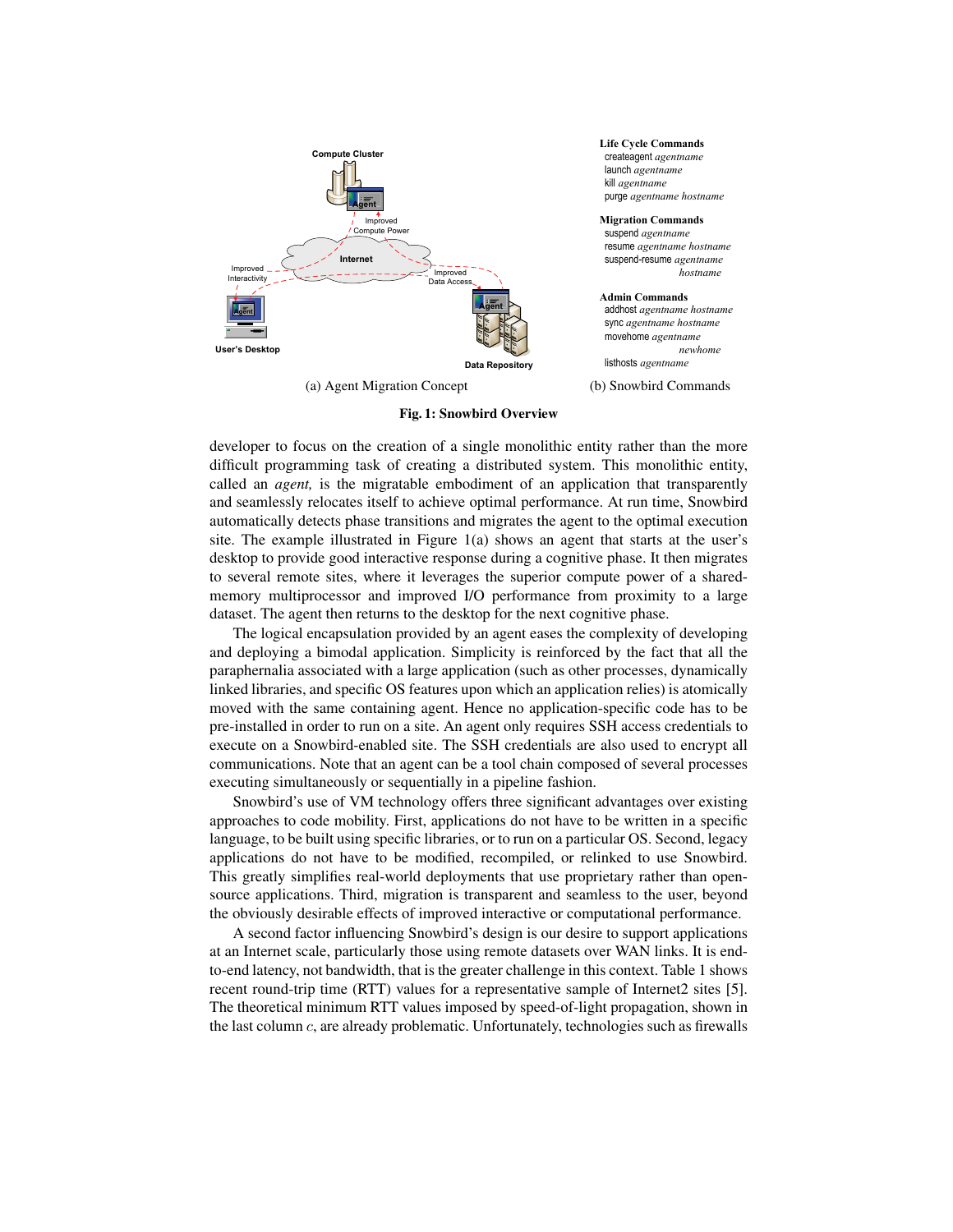| <b>End Points</b>                             | $RTTs$ (ms) |                        |  |            |  |  |  |  |  |  |
|-----------------------------------------------|-------------|------------------------|--|------------|--|--|--|--|--|--|
|                                               |             | Min   Mean   Max       |  | $\epsilon$ |  |  |  |  |  |  |
| Berkeley – Canberra                           |             | 174.0 174.7 176.0 79.9 |  |            |  |  |  |  |  |  |
| Berkeley – New York                           |             | 85.0 85.0 85.0 27.4    |  |            |  |  |  |  |  |  |
| Berkeley – Trondheim                          |             | 197.0 197.0 197.0 55.6 |  |            |  |  |  |  |  |  |
| Pittsburgh - Ottawa                           |             | 44.0 44.1 62.0 4.3     |  |            |  |  |  |  |  |  |
| Pittsburgh – Hong-Kong 217.0 223.1 393.0 85.9 |             |                        |  |            |  |  |  |  |  |  |
| Pittsburgh - Dublin                           |             | 115.0 115.7 116.0 42.0 |  |            |  |  |  |  |  |  |
| Pittsburgh - Seattle                          |             | 83.0 83.9 84.0 22.9    |  |            |  |  |  |  |  |  |
| mu <i>li ma</i> n umimi                       |             |                        |  |            |  |  |  |  |  |  |

Table 1: Internet2 Round Trip Times

and overlay networks further exacerbate the problem, causing the minimum observed RTT values to far exceed the substantial propagation delays. Although bandwidths will continue to improve over time, RTT is unlikely to improve dramatically. These performance trends align well with the design of Snowbird; the critical resource in VM migration is network bandwidth, while the critical resource for crisp interaction is RTT.

A third factor influencing Snowbird's design is the peer-to-peer (P2P) relationship between migration sites that is implicit in Figure 1(a). Since Snowbird can migrate to any Internet site for which it possesses SSH credentials, there is no notion of clients or servers. Solely for purposes of system administration, Snowbird associates a *home* host with each agent. This is typically a user's desktop machine or so some other nearby computer where the user spends most of her time interacting with the agent. The home host acts as the authoritative machine on which the commands shown in Figure 1(b) are issued. The command line interface for Snowbird includes commands for managing an agent's life cycle, for controlling agent migration, and for system administration. Migration control commands are typically used by the migration manager described in Section 2.2. However, they are available for explicit user control, if desired.

Sections 2.1 to 2.4 present more details on four specific aspects of Snowbird. Section 2.1 expands upon our use of VM technology. Section 2.2 describes the interaction-aware migration manager. Section 2.3 describes the use of hardwareaccelerated graphics by VM applications. Section 2.4 presents Snowbird's wide-area peer-to-peer storage subsystem for sharing persistent VM state.

#### 2.1 Choice of VM Technology

The current version of Snowbird is based on the Xen 3.0.1 VMM. We chose Xen because its open-source nature makes it attractive for experimentation. However, our design is sufficiently modular that using a different VMM such as VMware Workstation will only require modest changes.

Snowbird uses VM migration [6, 7] to dynamically relocate the agent from a source to a target host. To migrate an agent, its VM is first suspended on the source. The suspended VM image, typically a few hundred MBs of metadata and serialized memory contents, is then transferred to the target, where VM execution is resumed. Snowbird uses*live-migration* [8] to allow a user to continue interacting with the application during agent relocation. This mechanism makes migration appear seamless, by iteratively prefetching the VM's memory to the target while the VM continues to execute on the source host. When the amount of prefetched VM memory reaches a critical threshold, a brief pause is sufficient to transfer control.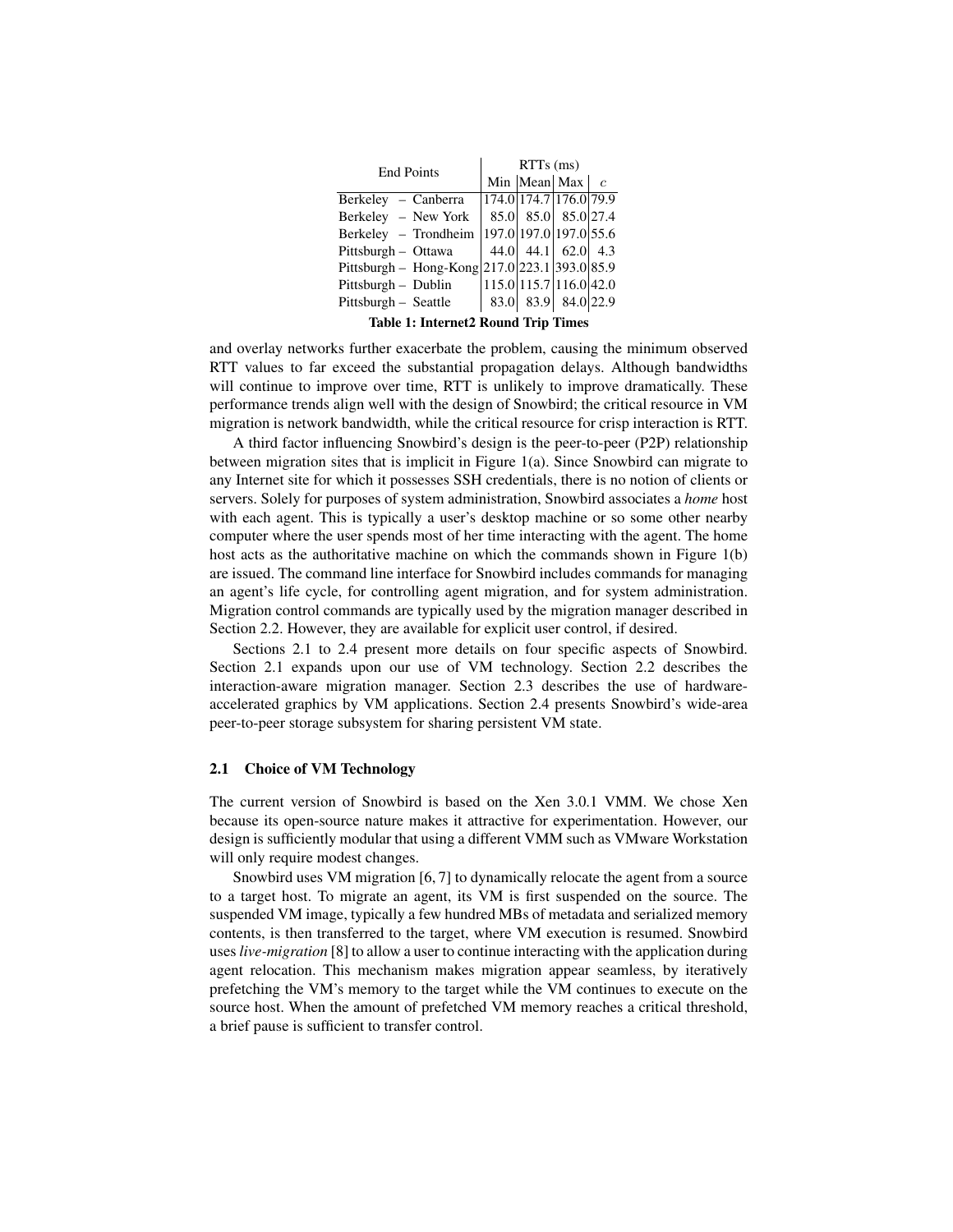

Fig. 2: Interaction Intensity and Smoothness Fig. 3: Example Partial FSM

Modern VMMs allow the creation of VMs with multiple virtual CPUs regardless of the underlying number of available physical cores. Thus, when migrating from uniprocessor to multiprocessor hosts, Snowbird agents are able to transparently leverage the increased computing power by configuring their containing VMs as SMPs.

## 2.2 Interaction-Aware Migration Manager

While users can explicitly control migration decisions using the commands in Figure 1(b), Snowbird provides system-controlled agent relocation as one of its key features. In other words, the decision to migrate, the choice of migration site, and the collection of information upon which to base these decisions can all happen under the covers in a manner that is transparent to the user and to the agent.

A key feature of Snowbird is that it accounts for the quality of the application's interactive response when making its migration decisions. This is in stark contrast to the large body of related work on automated process migration policies [9], which concentrates on computationally-intensive applications devoid of interactions. Snowbird uses an *interaction-aware migration manager* module that bases its decisions on three sources: *interactivity sensors* that extract relevant data from the Snowbird user interface; *performance sensors* that extract their data from the VMM; and *migration profiles*that express the migration policy as transitions of a finite state machine triggered by sensor readings. Snowbird's clean separation between policy and mechanism simplifies the use of different profiles and sensors.

Interactivity sensors The interaction sensor is built into Snowbird's agent graphical user interface, described in the next section. As shown in Figure 2, the interaction sensor collects a stream of time-stamped events corresponding to keyboard/mouse inputs and screen updates. The intensity of the user's interactive demand and the quality of the agent's response can both be inferred from this stream.

Our measure of *interaction intensity* is the number of input events per unit of time. Our measure of *interactive response quality* is the number of frames per second triggered by an input event. This metric can be derived by assuming that all screen updates are causally related to the most recent input event. The frames per second (FPS) triggered by that input event is thus the number of related screen updates divided by the time from the event to the last of those updates. The FPS metric reflects both the smoothness and the swiftness of an interactive response. Remote interaction usually relies on non-work-conserving thin-client algorithms such as VNC [10] that under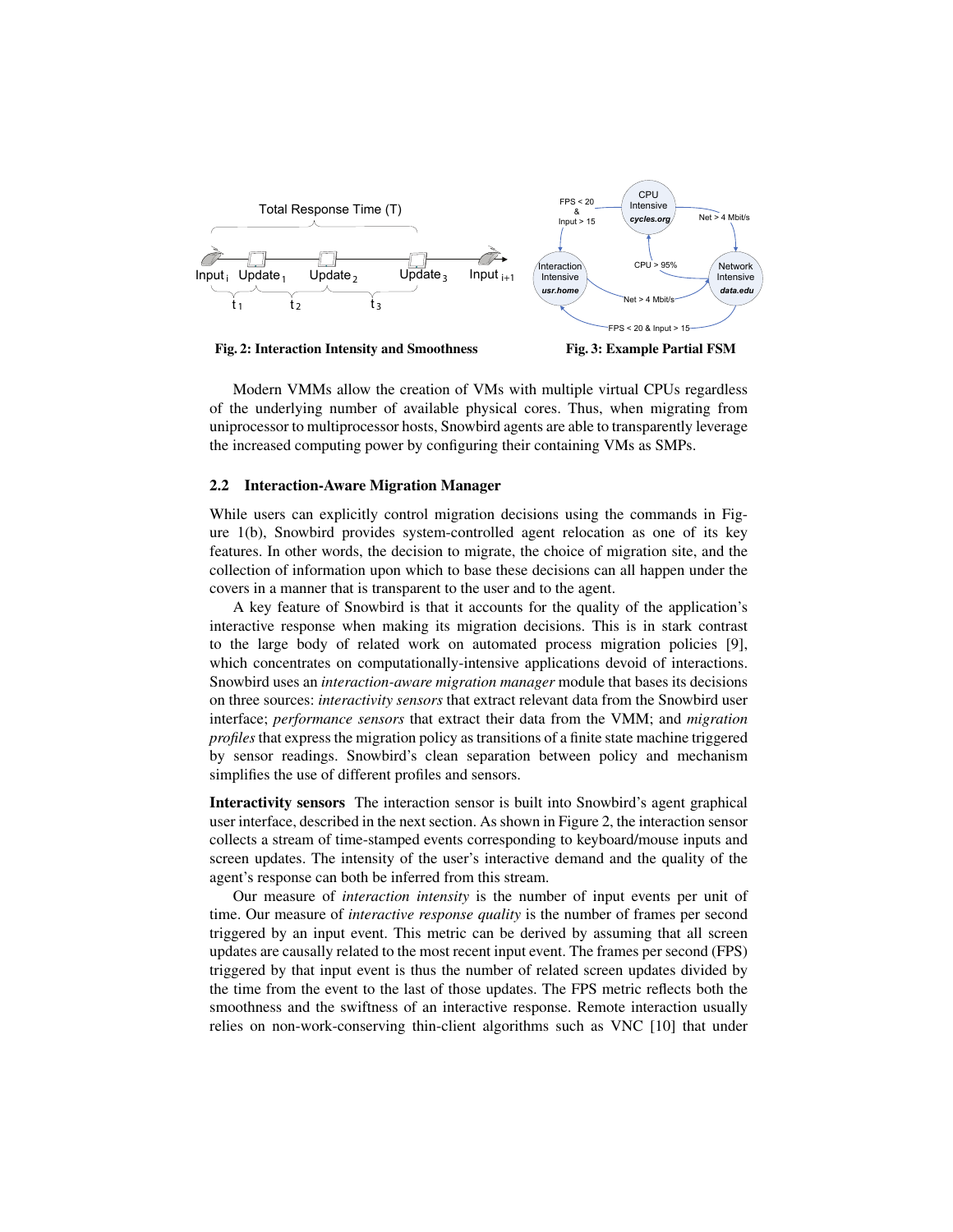adverse network conditions skip frames to "catch up" with the output. Skipping frames in this manner results in jerky on-screen tracking of mouse and keyboard inputs that can be annoying and distracting. For work-conserving thin-client algorithms like X, a low FPS rating means that the same amount of screen updates happened in more time, resulting instead in a sluggish response. We thus quantify the quality of the interactive response of an event window as the average FPS yielded by all the inputs in that window. High interaction intensity combined with a low-quality response is the cue used by the migration manager to trigger a remote-to-local transition.

Performance Sensors Snowbird provides performance sensors for *CPU utilization*, and *network utilization*. These sensors periodically poll the VMM for an agent's share of CPU time, and the number of bytes transmitted on its network interfaces, respectively. The poll interval is configurable with a default value of one second.

Migration Profiles A migration profile defines a finite state machine (FSM) that is used to model the agent's behavior. As shown in Figure 3, each state in this machine characterizes a particular level of resource demand and/or interaction. Profile rules define when and how sensor readings should trigger state transitions. The profile also specifies the amount of past sensor information that should be averaged to evaluate the rules, which defaults to ten seconds. Each state defines an optimal execution site. The mapping of application profile-defined FSM states to hosts is dependent on the infrastructure available to each particular user. While the figure exemplifies the typical FSM derived from the three sensors we implemented, profile writers are free to generate more complex FSMs using more sensors and states.

Profile creation involves a characterization of an agent's resource usage and may be done by application developers or by third-parties such as user groups, administrators, or technically adept users. In the absence of an application-specific profile, the migration manager uses a generic profile that identifies typical crunch and cognitive phases. The default profile is shown in Figure 3; most of its values are fairly intuitive and conservative. We use the long-established 20 FPS threshold [11] to trigger interactive response-based migrations. The input threshold of 15 inputs per window of ten seconds is derived from observations of the average input event generation rate in our experiments. We were able to use this generic application profile for all the experiments described in Section 3.5.

We plan to augment the Snowbird migration manager with many of the features developed by the process migration community in the scope of automated migration, such as selecting destination sites based on their current load [9]. One relevant concern in our environment is the handling of applications with overlapping crunch and cognitive phases, that could compromise the agent's stability by "thrashing" between the two states. The straightforward solution we have implemented is to specify a priority favoring interactive performance when conflicting migration rules are simultaneously triggered. Another solution would be to invoke hysteresis mechanisms [12] to prevent the migration manager from adopting this erratic behavior.

## 2.3 Hardware-Accelerated Graphical Interface

The graphical user interface for an agent has to comply with two requirements. First, a user should be able to interact seamlessly with an agent, regardless of its current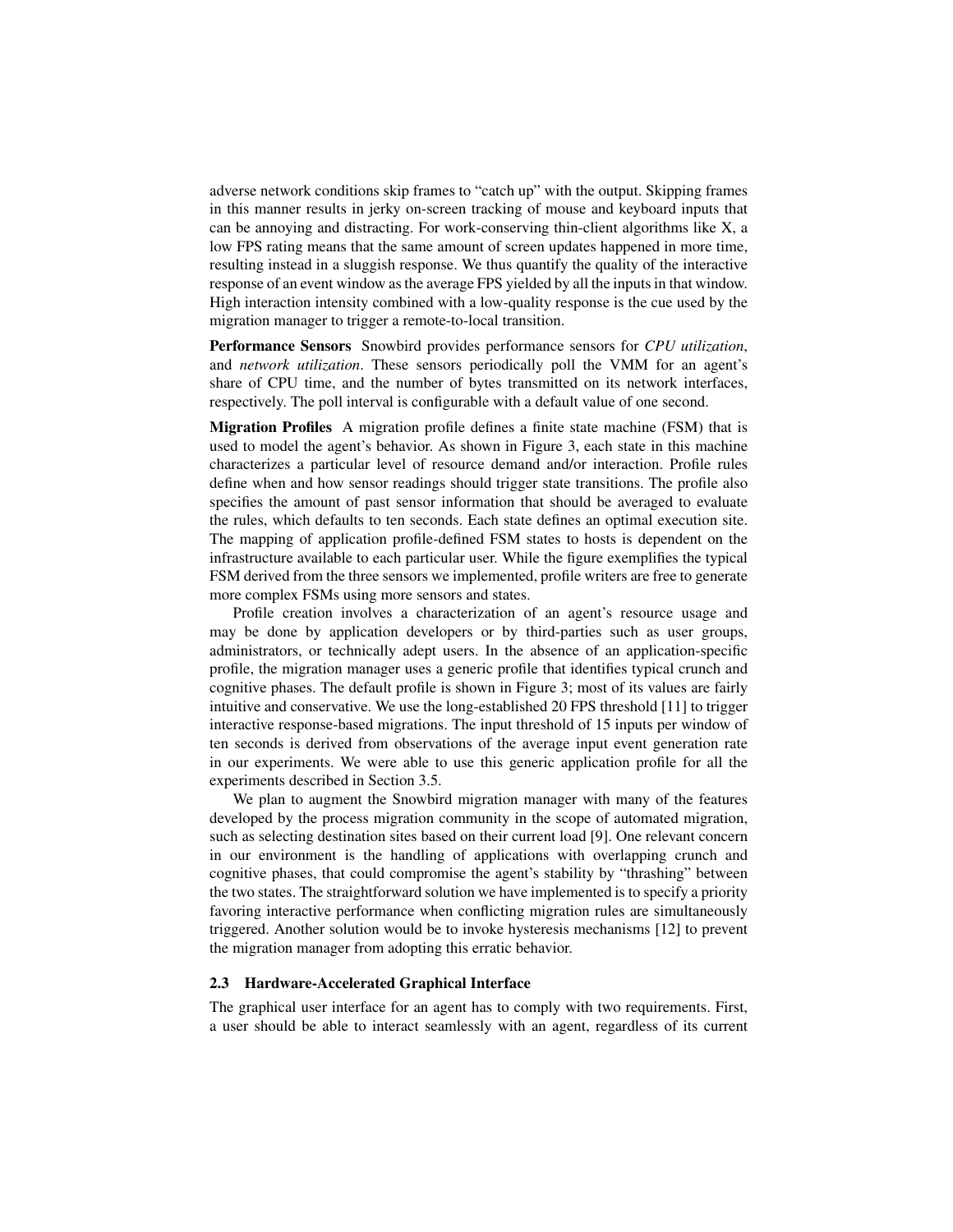

Fig. 4: 3D Support in Snowbird

location. Second, many of the applications targeted by Snowbird (such as scientific visualization and digital animation), require the use of 3D graphics acceleration hardware, a feature absent from most virtualized execution environments.

Snowbird uses VMGL [13] to meet these requirements. VMGL includes an enhanced thin client interface based on VNC [10], and provides agents with access to 3D graphics hardware acceleration. When the agent is running on a remote host, the thin client protocol is used to communicate screen updates and user inputs (i.e., keystrokes and mouse) over the network. When the agent runs on the user's desktop, the network becomes a loopback connection. Interaction is never interrupted during agent relocation because network connections persist through live-migrations: for relocations within the same L2 subnet, a gratuitous ARP-reply binds the agent's IP address to the new physical host. Relocations across subnets are supported with VPN tunnels or L2 proxys like VNETs [14].

VMGL provides applications running in a VM access to 3D graphics hardware acceleration by virtualizing the OpenGL API. This cross-platform API for 3D applications is supported by all major graphics hardware vendors. We use library preloading to masquerade as the system's native GL driver and intercept all GL calls made by an application. GL primitives are then forwarded over the network, using the WireGL protocol [15], to a remote rendering module where they are rendered directly by 3D graphics acceleration hardware. Although this setup allows complete flexibility, we expect the rendering module to execute in the user desktop's administrative VM, physically co-located with the agent VM during cognitive phases.

Figure 4 shows how we adapted VMGL for use in Snowbird. GL primitives bypass the VNC server and are rendered using 3D hardware on the user's desktop. Updates from non-3D APIs (e.g. Xlib) used by standard applications are rendered by the VNC server on its virtual framebuffer and shipped to the viewer. A modified VNC viewer composes both streams and offers a combined image to the user. Input events are handled entirely by the thin client protocol. Similar mechanisms can be used to support the Direct3D rendering API for Windows VMs [16].

#### 2.4 The WANDisk Storage System

VM migration mechanisms only transfer memory and processor state; they do not transfer VM disk state, which is typically one to three orders of magnitude larger (many GBs). Therefore, each VM disk operation after migration usually involves network access to the source host. While this is standard practice on the LAN environments that are typical of VM deployments in data centers (SANs, Parallax [17], distributed file systems like Lustre), it is unacceptable for the high-latency WAN environments in which we envision Snowbird being used. A distributed storage mechanism is thus needed to take advantage of read and update locality in disk references. Furthermore,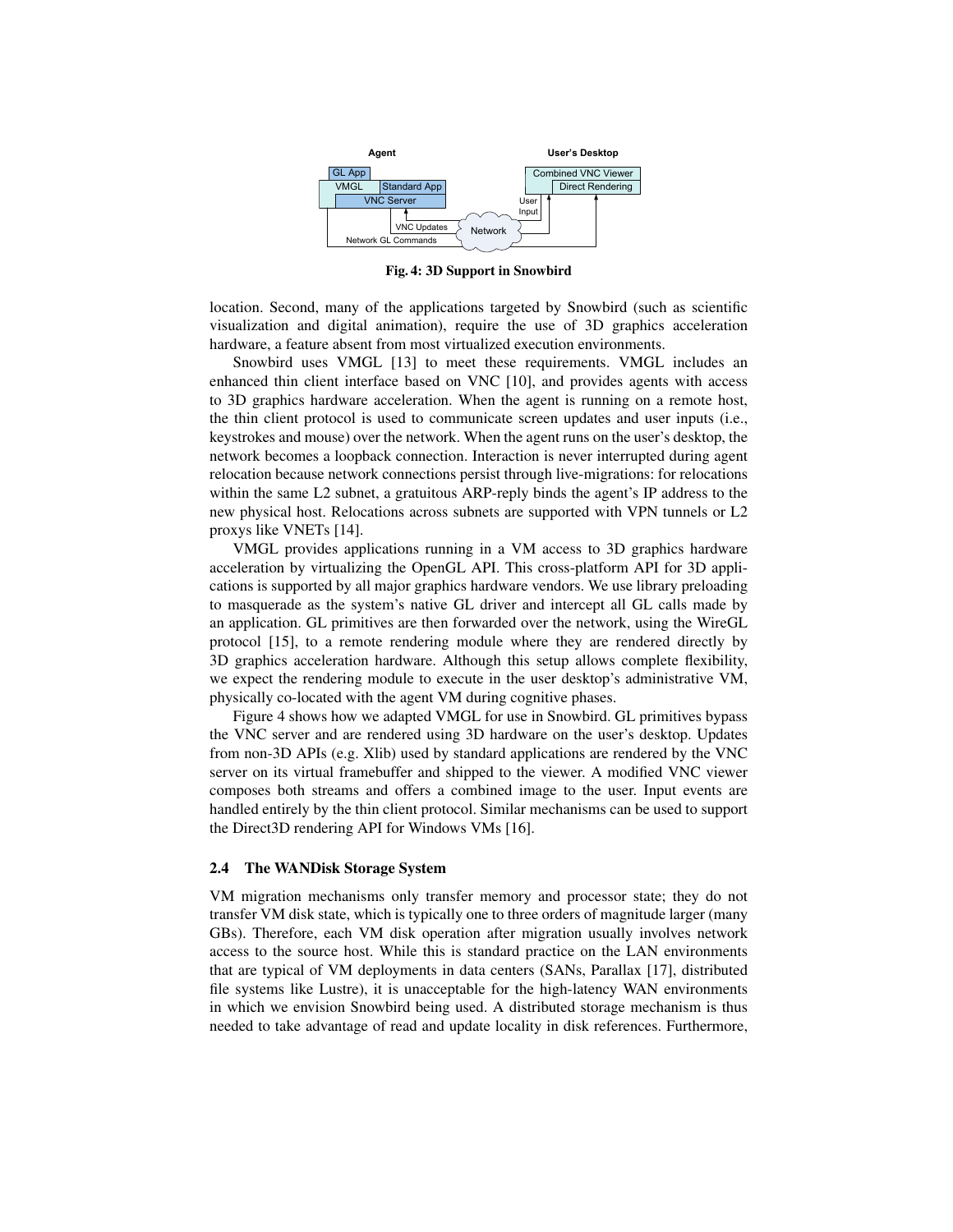

Fig. 5: WANDisk Storage System Architecture

while several WAN-optimized distributed storage choices were available to us, none of them satisfied two key characteristics of the Snowbird deployment model. First, there are multiple symmetric hosts on which an agent might run, thus precluding storage systems that are limited to a single replica support (DRBD), and systems that centralize data transfers on a server (NFS, AFS, Coda [18], VM disk mechanisms used by the Collective [7] and Internet Suspend/Resume [6], etc). Second, in this P2P-like model there is no need to maintain complex multiple-writer synchronization protocols [19], as the agent executes – and modifies its underlying disk state – in a single host at a time.

We have therefore implemented a distributed storage system called WANDisk, that provides efficient WAN access to multiple replicas of an agent's virtual disk. To provide flexibility in the choice of migration site, WANDisk follows a P2P approach where any Internet host can maintain a persistent replica of the agent's state. To reduce data transfers, WANDisk relies on the persistence of the replicas, which are created on demand as new migration sites are identified. WANDisk's replica control mechanism uses two techniques for optimizing the efficiency of agent migration. First, lazy synchronization is used to avoid unnecessary data transfers to inactive migration sites or for unused parts of a virtual disk. Second, differential transfers are used between replicas to reduce synchronization overhead.

Figure 5 shows the two-tiered WANDisk architecture, which consists of a *kernel module* and a user-space *disk manager*, both operating within Xen's administrative VM. The kernel module presents a pseudo block device that is mapped to an agent's virtual block device. All agent-originated block requests are handled by the pseudo block device and redirected into the user-space disk manager.

The disk manager partitions the agent's virtual disk into *chunks* and uses a *chunk table* to keep track of versioning and ownership information. Chunk size is configurable at agent creation time; we use a chunk size of 128 KB in our experiments, which we have found to work well in practice. As the agent modifies blocks in its virtual block device, the mapped chunk's version number is incremented, and its ownership transferred to the host where the agent is executing. Each host thus "owns" the chunks which the agent modified while executing there. Before the agent accesses any of those chunks at a different host, the chunk table will point WANDisk to the location of the freshest copy. The chunk table is thus the only piece of metadata necessary for the correct execution of WANDisk, and becomes a crucial addition to an agent's migratable state. To account for this, we have modified live migration in Xen to include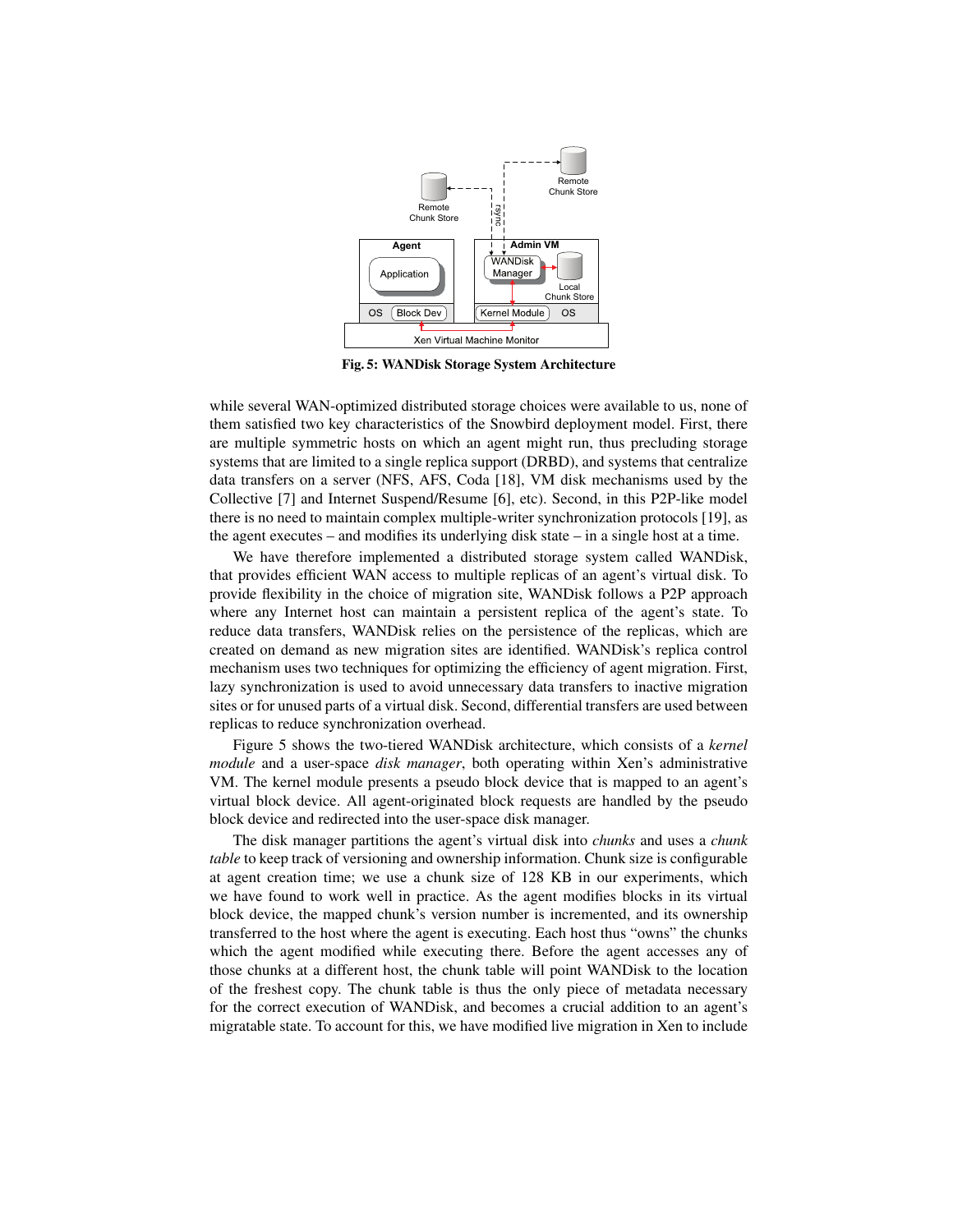the chunk table; however, actual chunk transfers are not involved in the critical path of agent migration. WANDisk fetches chunks exclusively on-demand, using the rsync algorithm [20] to perform efficient differential data transfer.

The heavyweight sync command shown in Figure 1(b) is available for bringing any replica up to date under explicit user control. This command may be used for performance or reliability reasons. The command blocks until the replica at the specified migration site is both complete and up to date. At this point, agent execution can continue at that site even if it is disconnected from other replicas.

## 3 Usage Experience and Experimental Evaluation

We have gained hands-on usage experience with Snowbird by applying it to four bimodal applications from distinct application domains. None of these applications was written by us, and none had to be modified for use with Snowbird. Two of the applications (*Maya* and *ADF*) are commercial closed-source products whose success in the marketplace confirms their importance. The other two applications (*QuakeViz* and *Kmenc15*) have open source user communities. Section 3.1 describes these applications in more detail.

We found that using these applications with Snowbird was straightforward. Installing each as an agent was no more complex or time-consuming than installing it on a native machine. The only extra step was the creation of an application profile for the migration manager. Our generic application profile proved to be adequate for these four applications, but we recognize that some customization effort may be needed in the case of other applications.

This positive qualitative experience leads to a number of quantitative questions. What performance overheads does Snowbird incur? How much does it improve task completion time in the crunch phase, and crispness of interaction in the cognitive phase? How close is Snowbird's performance to that achievable through optimal partitioning (which is necessarily application-specific)?

The rest of this section describes our answers to these and related questions. Section 3.1 begins by describing the four applications and the benchmarks based on them. Section 3.2 then describes our approach to balancing realism and good experimental control in the cognitive phase, even in the face of unpredictable user behavior. Sections 3.3 and 3.4 describe our experimental setup. Finally, Section 3.5 presents our results.

#### 3.1 Application Benchmarks

To demonstrate Snowbird's broad applicability, we experimented with applications that are representative of the domains of professional 3D animation, amateur video production, and scientific computing, and include both open source as well as commercial closed source products. For each application, we designed a representative benchmark that consists of a crunch and a cognitive phase.

#### Maya *(Digital Animation, closed source)*

This is a commercial closed source high-end 3D graphics animation package used for character modeling, animation, digital effects, and production-quality rendering [21] .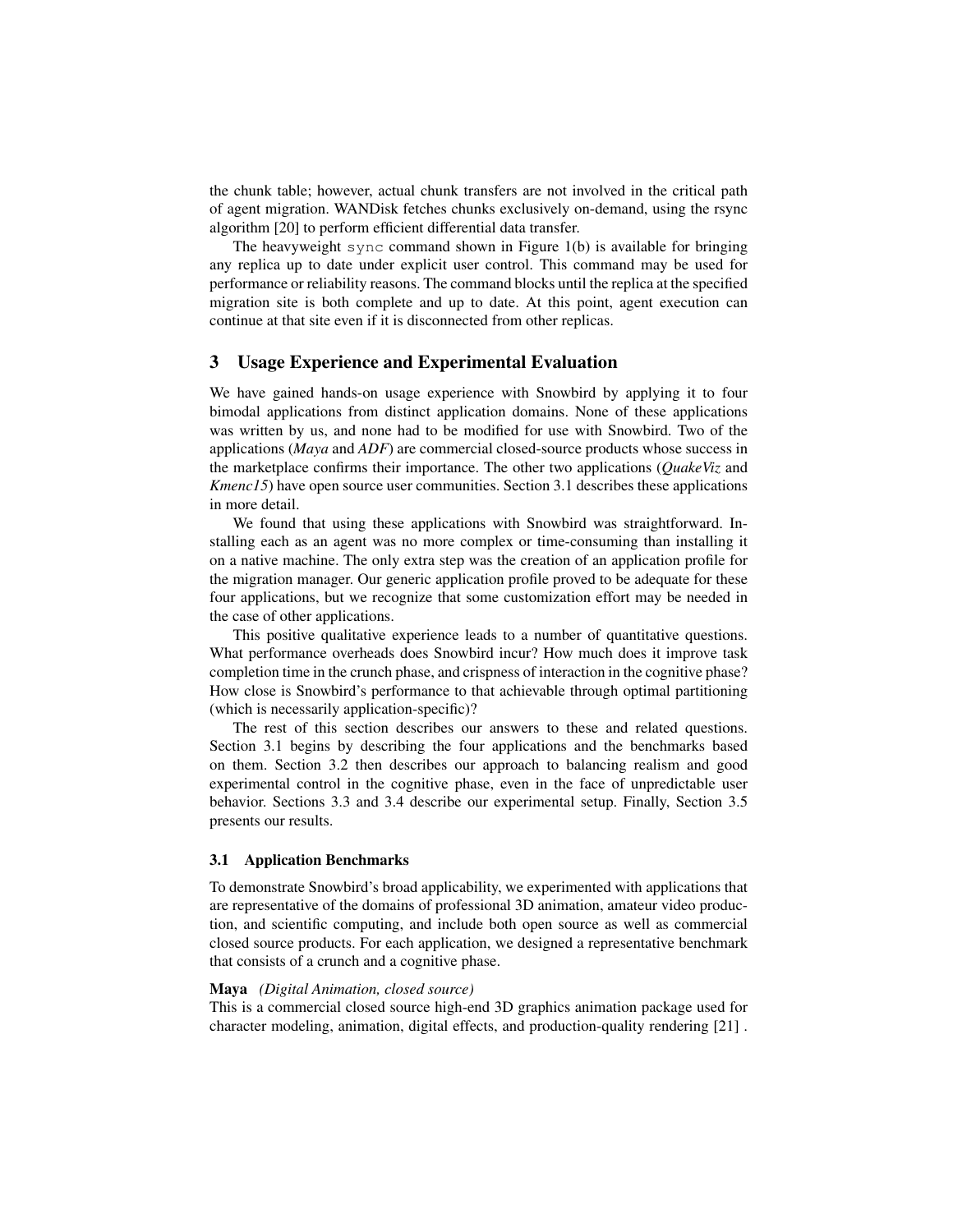It is an industry standard employed in several major motion pictures, such as "*Lord of the Rings*," and "*War of the Worlds*." Our benchmark encompasses the typical work involved in completing an animation project. During the 29-minute cognitive phase, a digital character is loaded, a number of intermediate positions are generated by tweaking the character's skeleton and joints, and the animation pattern is scripted. The user periodically visualizes a low-fidelity preview of the animation, which Maya generates using graphics hardware acceleration. The crunch phase consists of rendering a photo-realistic version of each frame in the animation. This is a highly parallelizable CPU-intensive process that does not use graphics hardware. Maya allows the crunch phase to be initiated on a remote compute server, thus providing a case of applicationspecific partitioning against which to compare Snowbird.

#### QuakeViz *(Earth Sciences, open source)*

This is an interactive earthquake simulation visualizer, and the only benchmark that accesses a remote dataset. Our benchmark consists of the visualization of a 1.9 GB volumetric dataset depicting 12 seconds of ground motion around a seismic source in the Los Angeles Basin [22]. In our experiments, this dataset is stored on the remote compute server and accessed via NFS. During the crunch phase, QuakeViz mines the dataset to extract ground motion isosurfaces, surfaces inside the volume for which all points are moving in the same direction and at the same speed. The result is a set of triangular meshes depicting isosurfaces at successive time steps. Transformations such as smoothing and normals calculation are applied to the meshes to generate a more visually appealing result. In the cognitive phase, the isosurface meshes are rendered on the screen, and the user studies the seismic reaction by moving forwards or backwards in time and zooming, rotating, or panning the isosurfaces. Our benchmark explores 30 different time-steps during its 23-minute long cognitive phase.

#### ADF *(Quantum Chemistry, closed source)*

This is a commercial closed-source tool, used by scientists and engineers to model and explore properties of molecular structures [23]. In the ADF benchmark, the crunch phase consists of performing a geometry optimization of the threonine amino-acid molecule, using the Self-Consistent Field (SCF) calculation method. ADF distributes this intensive calculation to multiple CPUs using the PVM library, providing a second case of application-specific partitioning against which to compare Snowbird. The SCF calculation generates results that are visualized in a subsequent cognitive phase, such as isosurfaces for the Coulomb potential, occupied electron orbitals, and cut-planes of kinetic energy density and other properties. Analysis of these properties through rotation, zooming, or panning, are examples of the actions performed during the 26 minute-long cognitive phase.

#### Kmenc15 *(Video Editing, open source)*

This is an open-source digital editor for amateur video post production [24]. Users can cut and paste portions of video and audio, and apply artistic effects such as blurring or fadeouts. Kmenc15 can process and produce videos in a variety of standard formats. This benchmark does not exploit graphics hardware acceleration. In the 15-minute cognitive phase of our benchmark, we load a 210 MB video of a group picnic and split it into four episodes. We then edit each episode by cropping and re-arranging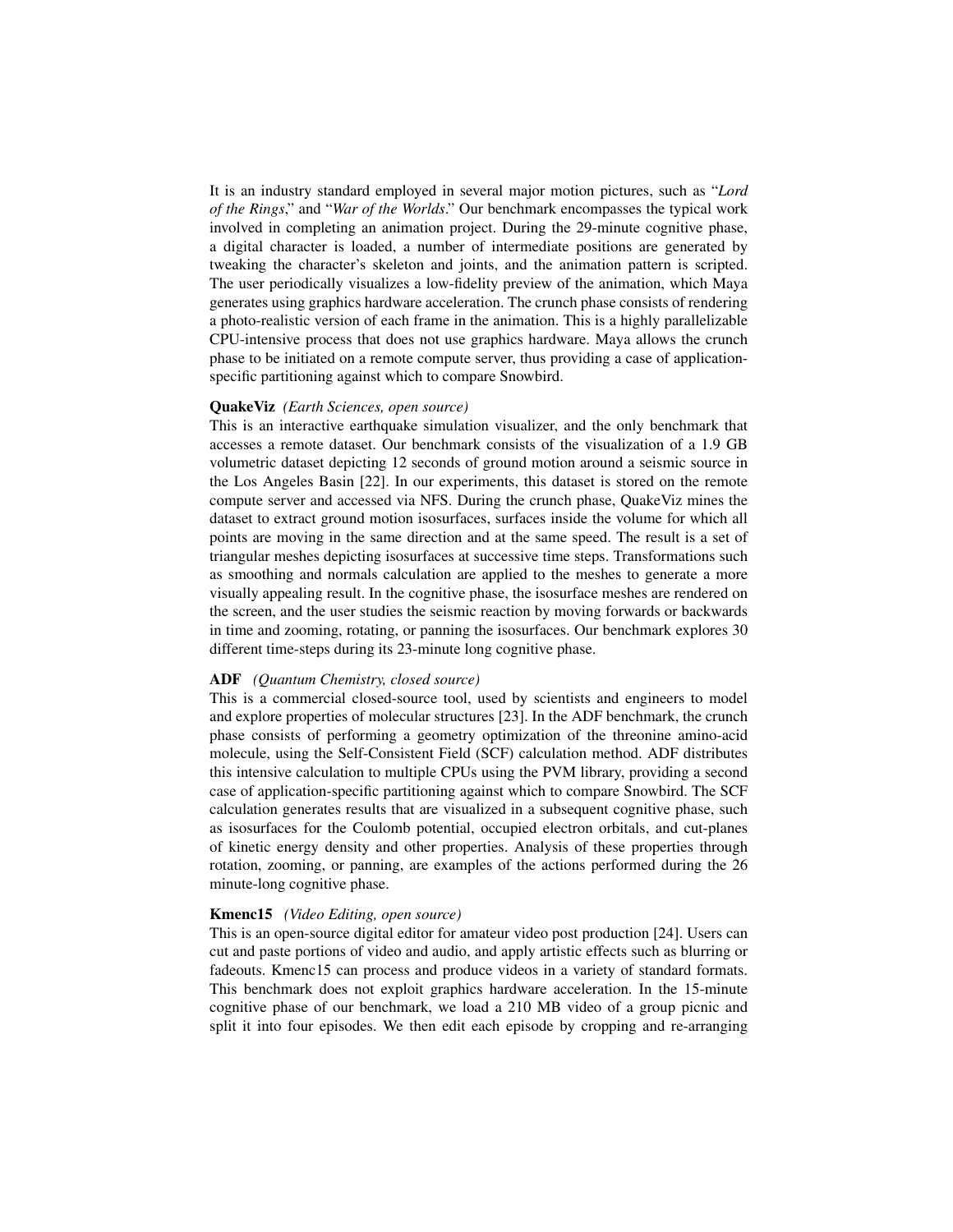portions of the recording and adding filters and effects. The crunch phase converts the four edited episodes to the MPEG-4 format. Kmenc15 converts the four episodes in parallel, exploiting available multiprocessing power.

#### 3.2 Interactive Session Replay

One of the challenges in evaluating interactive performance is the reliable replay of user sessions. To address this problem, we developed *VNC-Redux*, a tool based on the VNC protocol that records and replays interactive user sessions. During the session record phase, VNC-Redux generates a timestamped trace of all user keyboard and mouse input. In addition, before every mouse button click or release, VNC-Redux also records a snapshot of the screen area around the mouse pointer. During replay, the events in the trace are replayed at the appropriate times. To ensure consistent replay, before replaying mouse button events the screen state is compared against the previously captured screen snapshot: if sufficient discrepancies are detected, the session must be reinitialized and replay restarted. Screen synchronization succeeds because VNC, like most other thin client protocols, is non work-conserving and can skip intermediate frame updates on slow connections. This results in the client always reaching a stable and similar (albeit not always identical) state for a given input. Therefore, given an identical initial application state, the entire recorded interactive session can be reliably replayed.

Unfortunately, the simple screen synchronization algorithms used by other replay tools [25] do not work well in high-latency environments. These algorithms typically perform a strict per-pixel comparison with a threshold that specifies the maximum number of pixel mismatches allowed. Something as simple as a mouse button release being delayed by a few milliseconds due to network jitter can cause a 3D object's position to be offset by a small amount. This offset causes the algorithm to detect a large number of pixel mismatches, stalling replay.

To address this problem, we developed an algorithm based on Manhattan distances to estimate image "closeness". For two pixels in the RGB color space, the Manhattan distance is the sum of the absolute differences of the corresponding R, G, and B values. If a pixel's Manhattan distance from the original pixel captured during record is greater than a given distance threshold, it is classified as a pixel mismatch. If the total number of pixel mismatches are greater than a pixel difference threshold, the screenshots being compared are declared to be different. Our experiments confirm that this improved matching algorithm works well over high latency networks.

## 3.3 Experimental Configurations

We investigate four configurations for executing bimodal applications:

- *Local Execution:* The application executes exclusively in an unvirtualized environment on a typical desktop-class machine. During interactive phases, 3D graphics are rendered using locally available hardware acceleration. This represents the best scenario for cognitive phases, but the worst case for crunch phases.
- *Remote Execution:* The application executes exclusively in an unvirtualized environment on an SMP compute server located behind a WAN link and close to external datasets. This represents the best scenario for crunch phases. As the user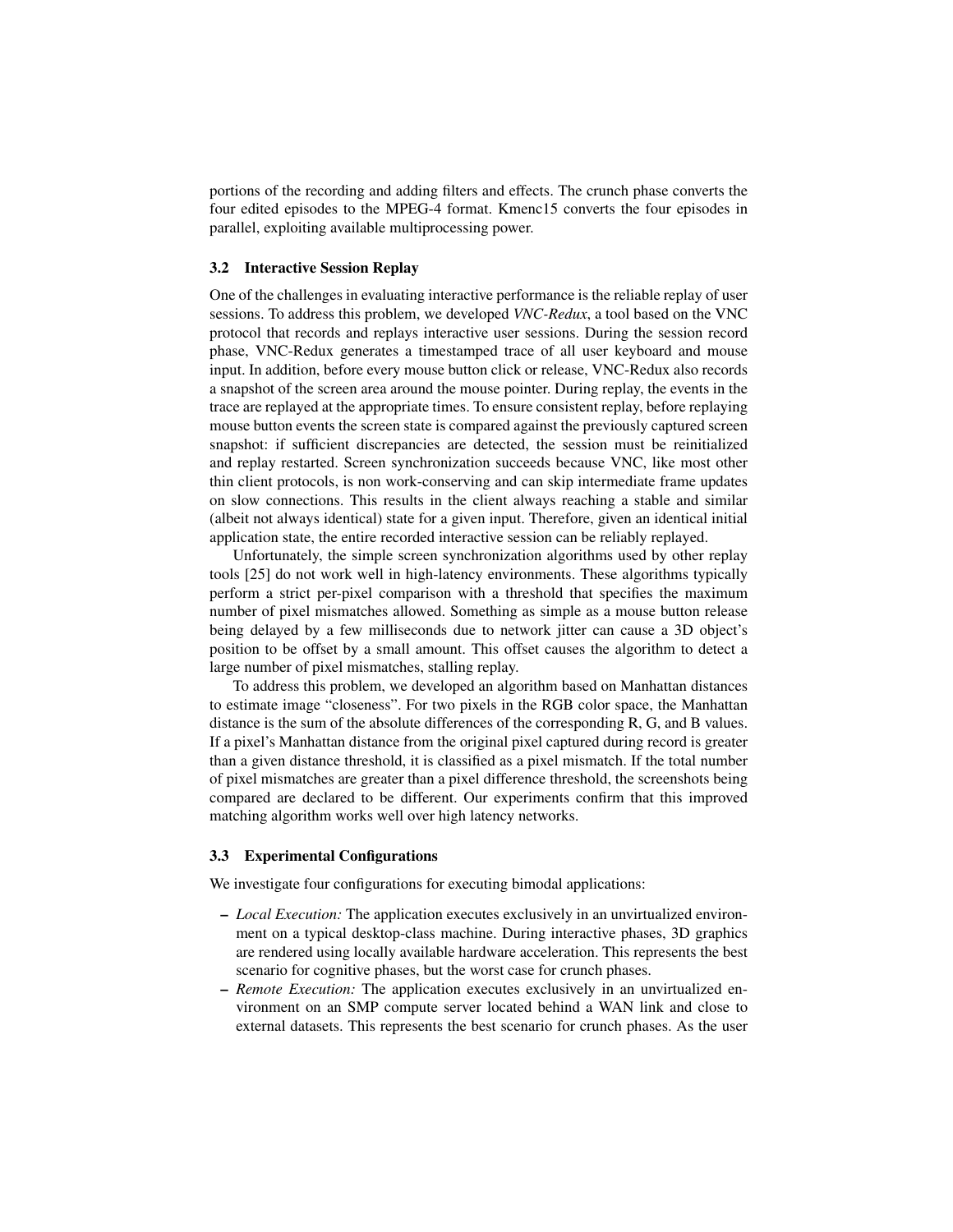interacts with the application over a WAN link using a standard VNC thin client, 3D rendering on the remote server is software based, representing the worst case for the cognitive phases.

- *Partitioned:* The application executes in an unvirtualized environment on the desktop-class machine, but is able to ship intensive computation to the remote compute server in an application-specific manner. This execution mode combines the best of remote and local execution, but is fully dependent on application support and requires multiple installations of the application. Not all of our benchmarks provide this mode of execution.
- *Snowbird:* Snowbird is used to dynamically switch between local and remote execution modes, independently of application support or lack of it. Both the user's desktop and remote compute server run the Snowbird infrastructure: Xen VMM, WANDisk, the hardware-accelerated agent GUI, and the migration manager. All benchmarks are initiated in an agent running at the user's desktop, with the WANDisk state at all hosts initially synchronized. The single generic application profile is used for all of our experiments.

By running the complete benchmark in each of the Remote and Local modes, we obtain two sets of results. First, a measure of what is clearly undesirable: running the crunch phase on an underpowered configuration (Local), and interacting with an application executing behind a WAN link (Remote). By comparing against these results we quantify the benefits of Snowbird in terms of reduced completion time for the crunch phase and improved interactive performance for the cognitive phase.

Conversely, the execution of the crunch and cognitive phases on the Remote and Local configurations, respectively, represents the ideal application partitioning. This provides an upper bound on the performance of any manual partitioning, as each phase is executed in the most advantageous location and no cost for communication overhead or added computational complexity is included. We compare Snowbird's performance against these set of results to quantify its overhead.

Finally, we can compare Snowbird to manual application partitioning for those applications that provide that option. While we expect manual application partitioning to be very close to optimal performance for both application phases, we also expect Snowbird to provide similar crunch and interactive performance.

#### 3.4 Experimental WAN Testbed

Our experimental testbed consists of a user desktop, which is a 3.6 GHz Intel Pentium IV equipped with an ATI Radeon X600 Graphics Processor Unit (GPU), and a compute server, which is a four-way SMP (two dual-threaded cores) 3.6 GHz Intel Xeon. The desktop and server communicate through a NetEm-emulated WAN link with a bandwidth of 100 Mbit/s and RTTs of 33, 66, and 100 ms. These RTTs are conservative underestimates of the values observed between US and Europe, as shown in Table 1. We use a paravirtualized 2.6.12 Linux kernel for the Snowbird experiments and Fedora's 2.6.12 Linux kernel for the non-Snowbird experiments. Both kernels are configured with 512 MB of RAM. Agent VMs are configured as 512 MB SMP hosts, allowing them to fully utilize the computing power of the compute server's multiple cores. Snowbird uses the WAN-optimized HPN-SSH [26] protocol for data transfers.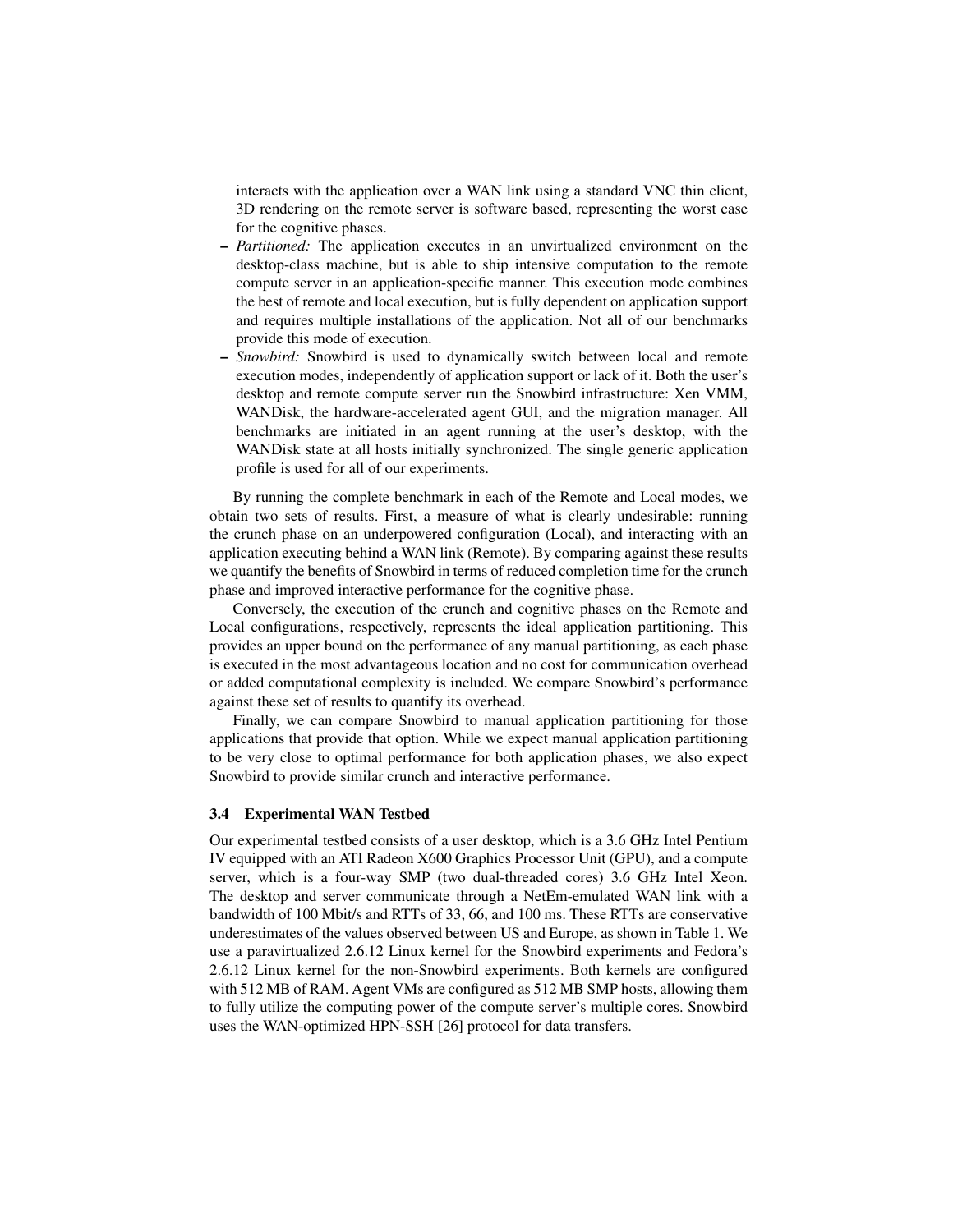

|                                                                                  | Time (seconds)            |      |     |                           |      |     |                            |      |     |  |
|----------------------------------------------------------------------------------|---------------------------|------|-----|---------------------------|------|-----|----------------------------|------|-----|--|
|                                                                                  | Latency = $33 \text{ ms}$ |      |     | Latency = $66 \text{ ms}$ |      |     | Latency = $100 \text{ ms}$ |      |     |  |
| Application Detect Migrate Suspend Detect Migrate Suspend Detect Migrate Suspend |                           |      |     |                           |      |     |                            |      |     |  |
| Maya                                                                             | 10.8                      | 51.9 | 3.5 | 10.8                      | 53.5 | 4.7 | 11.5                       | 58.2 | 5.6 |  |
| <b>OuakeViz</b>                                                                  | 8.1                       | 49.9 | 3.5 | 8.1                       | 49.9 | 5.0 | 8.1                        | 55.6 | 6.3 |  |
| ADF                                                                              | 12.5                      | 62.0 | 4.9 | 11.5                      | 62.0 | 6.2 | 13.1                       | 64.9 | 6.7 |  |
| Kmenc <sub>15</sub>                                                              | 8.1                       | 51.8 | 4.7 | 9.1                       | 54.0 | 5.7 | 8.4                        | 59.5 | 6.7 |  |

Table 2: Crunch Phase Migration Time

#### 3.5 Results

This section present the results of our experiments with the four benchmarks introduced in Section 3.1. All benchmarks include a cognitive and a crunch phase. In Maya and Kmenc15, the cognitive phase precedes the crunch phase, whereas in QuakeViz and ADF, the cognitive phase follows the crunch phase. Maya and ADF are the only applications we used that provide a partitioned execution mode. Unfortunately, the partitioned execution mode of ADF badly underperformed in our WAN testbed: with a 33 ms RTT, crunch phase completion time expands to roughly six times as much as in thin client mode. The vendor-supplied partitioning is designed for tightly-connected cluster computing and hence uses a very "chatty" synchronization protocol. This is an example of Snowbird overcoming the negative effects of an application-specific partitioning scheme that was not designed for WANs.

Crunch Phase Figure 6 shows the total completion time of the crunch phase for the benchmarks and configurations investigated. Each result is the mean of five trials; error bars show the observed standard deviations. For reasons explained earlier, partitioned execution results are not presented for ADF. As Figure 6 shows, Snowbird outperforms local execution by a significant margin. Since the impact of RTT on crunch phase performance is very small, we only show it for Snowbird. The crunch phases of all the benchmarks are CPU intensive and benefit from the increased computational power of the multiprocessor server. QuakeViz also takes advantage of the lower latency and increased bandwidth to its dataset, located on the compute server. More specifically, at 33 ms RTT, Snowbird approximately halves the length of the crunch phase for all applications, and comes within 4 to 28% of the ideal performance of the remote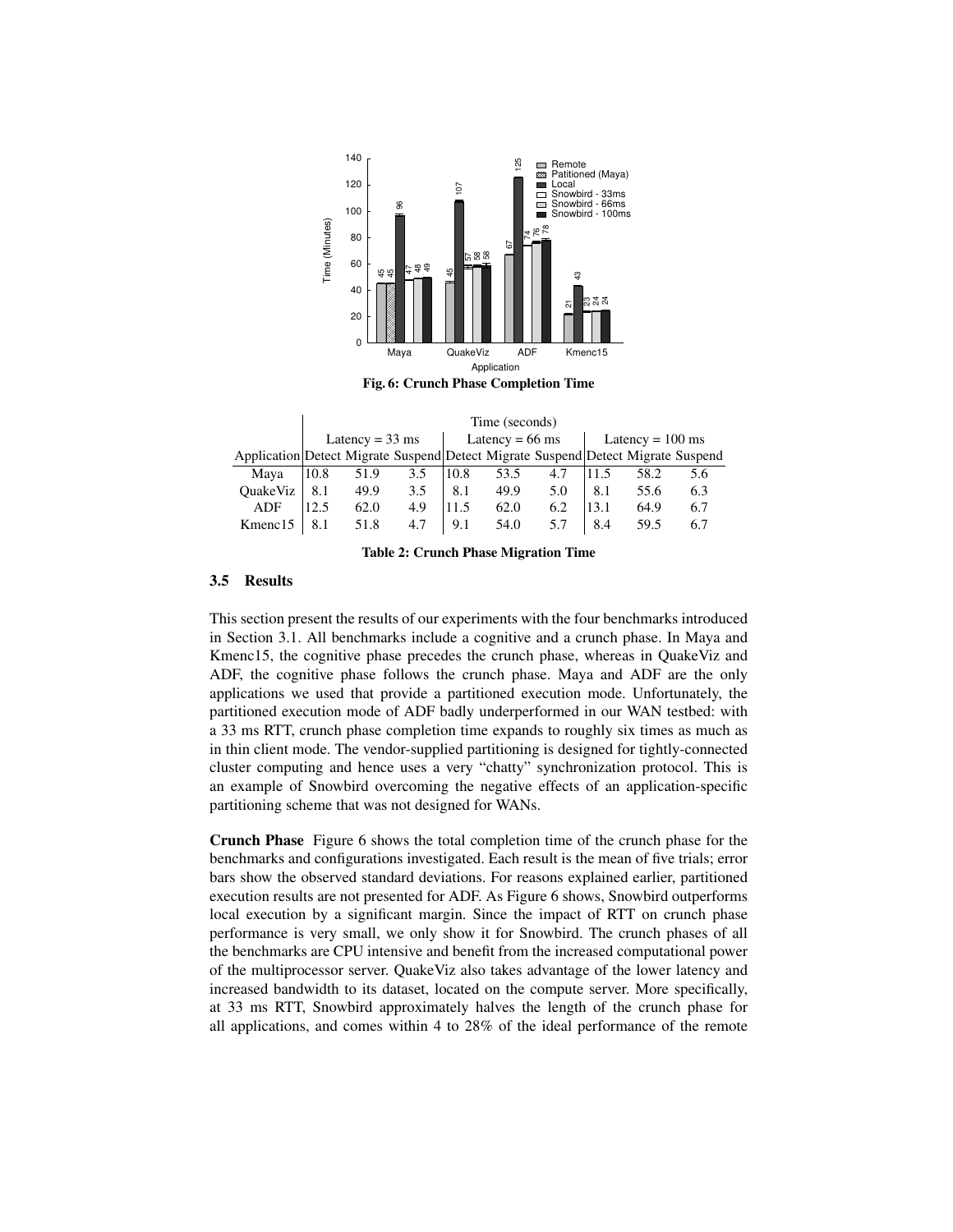



configuration. For Maya, it comes within 4 to 9% of the performance obtained through vendor-supplied partitioning.

Table 2 shows how long it takes the migration manager to detect the transition into the crunch phase, and how long it takes to migrate the agent to the remote compute server. Each result in this table is the mean of five trials, and the largest standard deviations observed for Detect, Migrate, and Suspend are 22%, 4%, and 7% of the corresponding means. As Table 2 shows, the maximum time taken by the migration manager is 14 seconds. Even with the worst-case latency of 100 ms, agent migration never takes more than 70 seconds to complete. In all cases, the agent spends less than 1.5 minutes on the user's desktop after it enters a crunch phase, which amounts to less than 5% of the total benchmark time. The table also shows that the maximum time for which an agent would appear to be unresponsive to user input during migration is six seconds or less. This is an order of magnitude smaller than the best value attainable without live migration (512 MB of VM RAM at 100 Mbit/s  $\simeq$  41 s).

Cognitive Phase Figure 7 shows the Cumulative Distribution Functions (CDFs) of the number of FPS per interaction for each of our four benchmarks under three configurations: local, remote, and Snowbird. Plots to the right indicate better performance than plots to the left. We show results for different network RTTs for the remote and Snowbird configurations. The cognitive phases for QuakeViz and ADF start on the remote compute server soon after the crunch phase terminates. The migration manager detects this transition and migrates back to the user's desktop. On the other hand, the cognitive phase of Maya and Kmenc15 start with the agent already running on the user's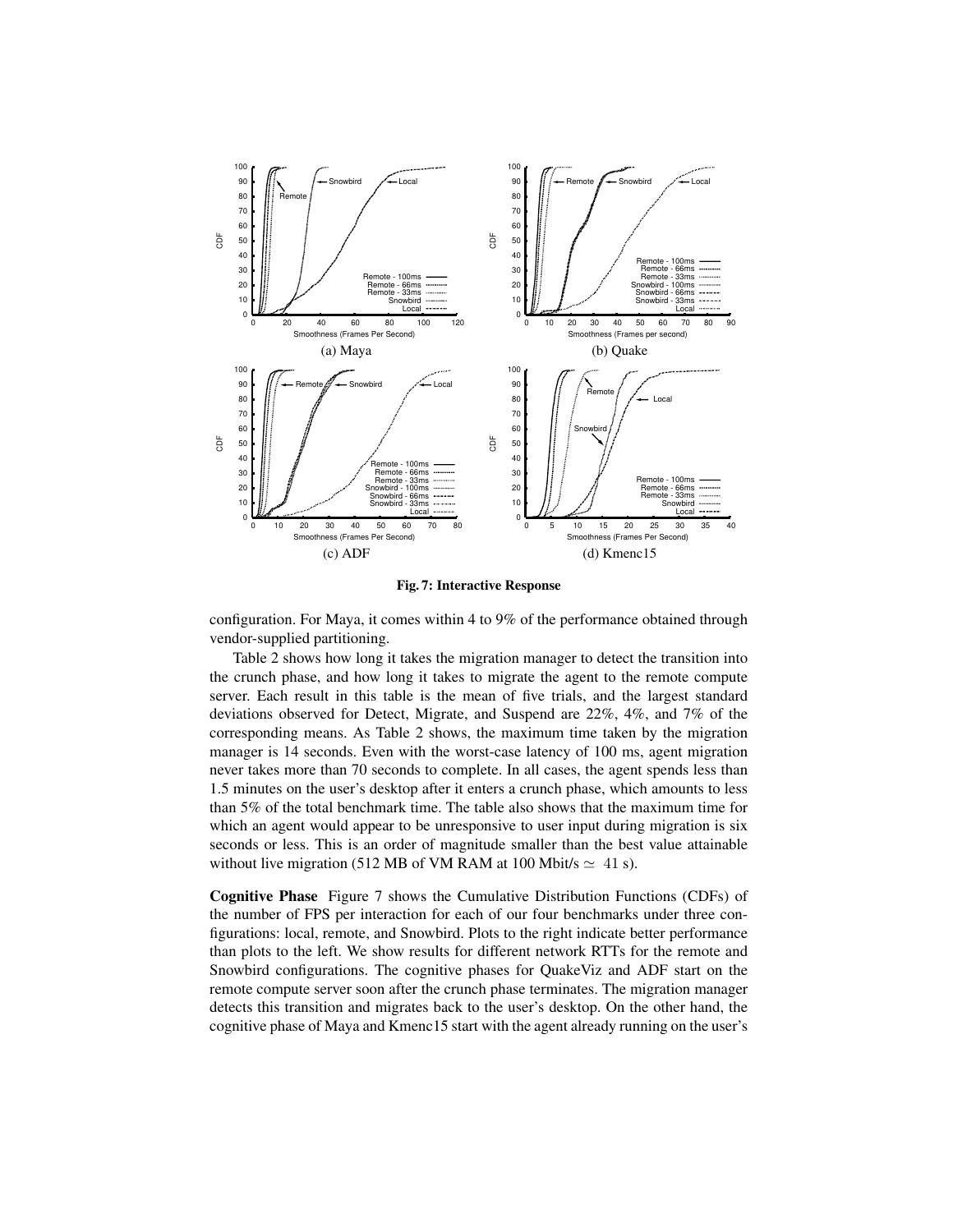desktop. We do not include results for Maya and ADF's partitioned mode, as they are practically identical to local interaction.

Our results show that Snowbird delivers a much better cognitive performance than remote interaction. More importantly, the median number of FPS delivered by Snowbird is above the long-established 20 FPS threshold needed for crisp interactivity [11]. In general, Snowbird's quantitative interactive performance is between 2.7 to 4.8 times better than that delivered by a thin client, with the interactive response in thin client mode rarely exceeding 10 FPS. Even though the agent has to migrate from the compute server to the user's desktop, Snowbird's cognitive performance tends to be independent of the WAN latency. Further, the network latency has a negligible impact on both the time taken before the decision to migrate is made and the time required to migrate the agent; we omit the migration time results for cognitive phases as they are very similar to those in Table 2.

The results also show that the FPS delivered by Snowbird is not as high as in unvirtualized local interaction. Local execution experiments delivered anywhere between 1.1 to 2.6 times more FPS in the median case. Nevertheless, once the agent migrates to the local host, in our subjective experience, the user experience delivered by Snowbird is indistinguishable from that of the native configuration for all of the benchmarks.

Summary Our results confirm that Snowbird offers significant benefits for bimodal applications. Without any application modifications, relinking, or binary rewriting, such applications are able to improve crunch performance through remote infrastructure. This improvement is achieved without compromising cognitive performance. Even when an application vendor supplies a partitioned mode of operation for cluster computing, Snowbird is able to offer comparable performance (within 4%), and in some cases greatly exceed its benefit over WANs.

#### 4 Implementation Limitations and Future Extensions

The Snowbird prototype has certain limitations in functionality and performance. Some of these limitations arise from our goal of rapidly creating an experimental prototype rather than a robust, complete and efficient product. Other limitations have deeper roots in the design of Snowbird, and will therefore require more effort to overcome.

One limitation is that parallel Snowbird applications execute in a single SMP virtual machine. While the current trend of aggressively scaling processors to a hundred or more cores favors our design, some applications might be inherently designed to use multiple machines in a large cluster. Extending Snowbird to those applications would require new mechanisms such as "gang VM migration" that treat a group of VMs as a unit. We anticipate that these mechanisms will be conceptually simple, but their implementation may involve nontrivial complexity.

A second limitation arises from our use of hardware virtualization. At startup, an application might configure itself to take advantage of vendor-specific extensions to the x86 instructions set architecture, such as Intel's SSE or AMD's 3DNow!. Upon migration to different hardware, the application will crash when it attempts to execute an unsupported instruction. One possible solution is to use dynamic binary rewriting.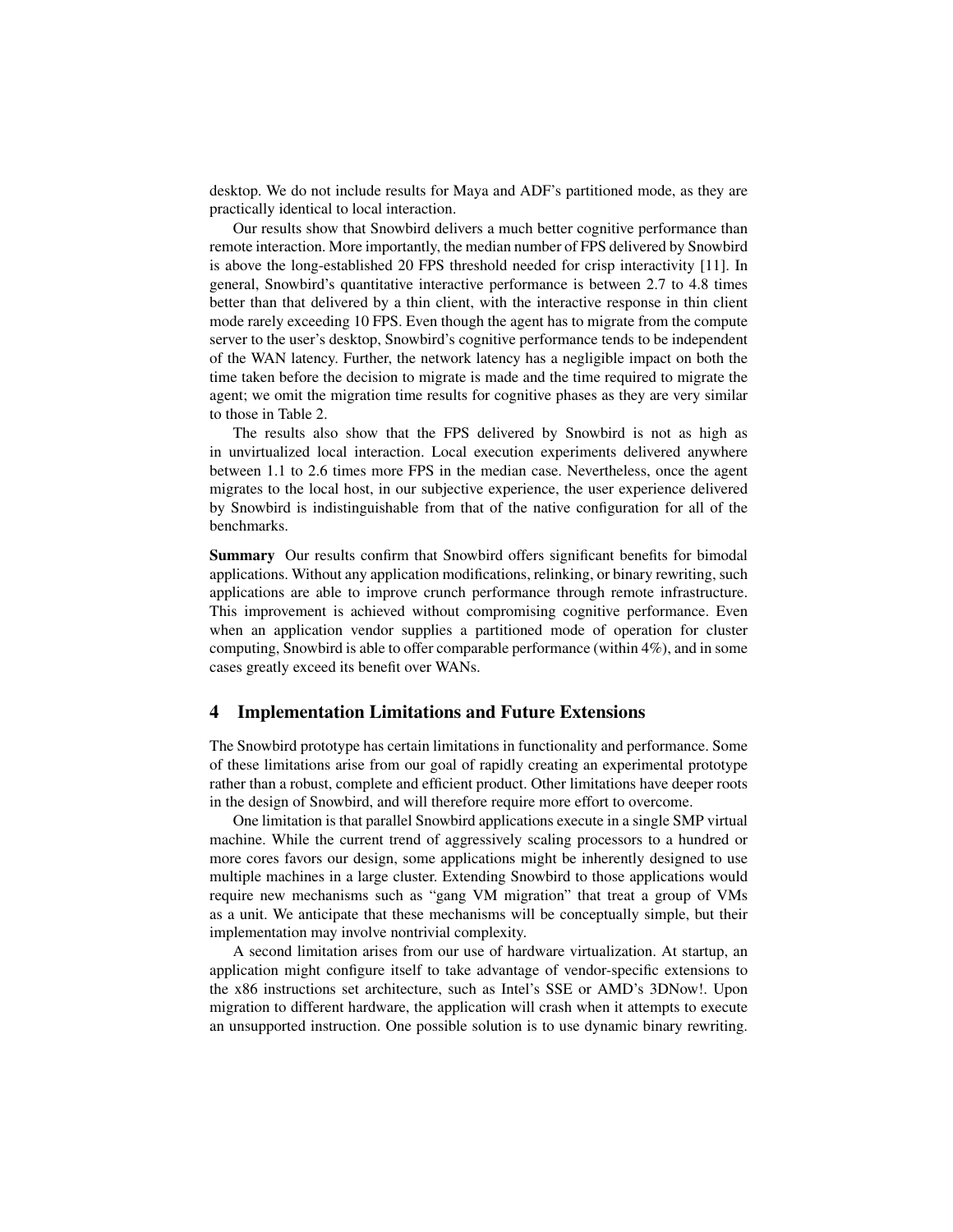

Fig. 8: When Is Snowbird Useful?

Another approach is to extend Snowbird so that it never attempts migration to an incompatible destination.

A third limitation is that Snowbird assumes a distinct separation of crunch and cognitive phases. Applications that consistently overlap these phases will not benefit from Snowbird. More generally, Snowbird is beneficial only when its agility of adaptation exceeds the rate of change of application behavior, and when remote execution provides sufficient improvement to overcome the cost of migration. Figure 8 illustrates this tradeoff for crunch phases. The horizontal axis shows migration time in minutes, which depends on the quality of the Snowbird implementation. This measure of system agility includes both the swiftness with which migration can be triggered, and the efficiency with which it can be completed. The vertical axis shows the crunch speedup when executing remotely, which depends on the application and the available remote resources. Each curve plots the relation  $speedup = C/(C - migration_time)$ for three hypothetical applications, where  $C$  is the crunch phase completion time when executing locally. Above each curve, Snowbird is beneficial; the expected performance gain exceeds the migration cost. Below each curve, Snowbird becomes harmful, as its migration cost eclipses any potential performance gains.

The simple model shown Figure 8 illustrates how improving migration time broadens the set of applications for which Snowbird is applicable. For a given speedup, workloads with smaller crunch time benefit as migration time decreases. And for a given crunch time, swifter migration reduces the constraints on the quality of the remote resources needed. Conversely, high migration times limit the applicability of Snowbird to applications with long crunch phases, or to remote platforms capable of yielding very high speedups. In the current prototype, detection and change of modality occur in roughly 10 seconds, while the migration that follows typically takes about 60 seconds plus lazy WANDisk chunk fetches. Mapping these values to Figure 8 indicates that crunch phases below ten minutes and speedups below a factor 2 will probably not show benefits with the current prototype.

It should be noted that a complementary attribute of agility is *stability,* which characterizes the ability of the implementation to avoid frivolous migrations that may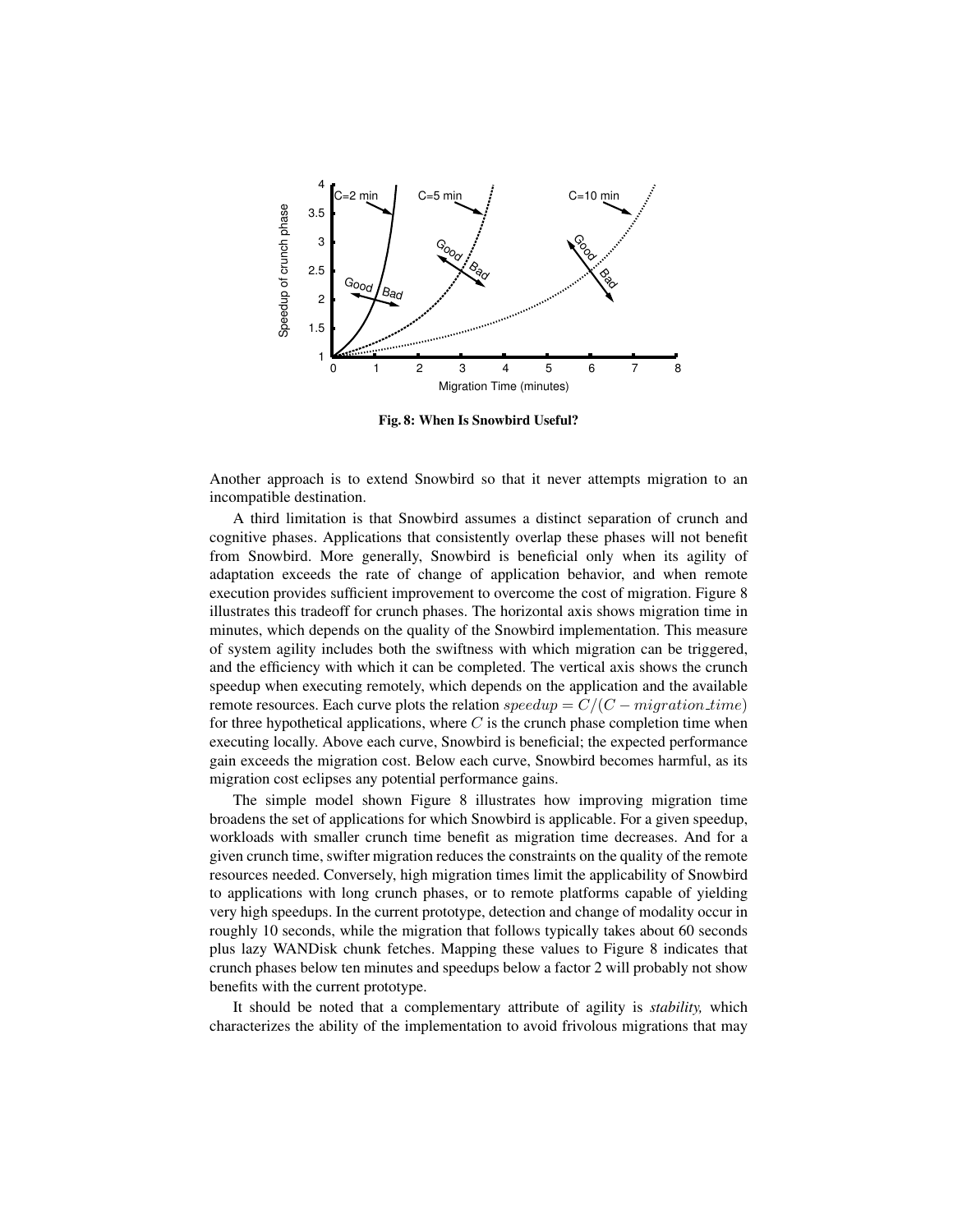lead to thrashing. It is well known from control theory that agility and stability are two sides of the same coin, and have to be considered together in the design of an adaptive system. Improvements to Snowbird's agility may necessitate more sophisticated mechanisms for stability.

## 5 Related Work

To the best of our knowledge, Snowbird is the first system that exploits VM technology for the purpose of simplifying the development and deployment of bimodal applications. Closest in spirit to Snowbird is the large body of process migration research [9, 12, 27, 28]. Although extensively investigated for over two decades, no operating system in widespread use today supports process migration as a standard facility. We conjecture that this is because process migration is a brittle abstraction: a typical implementation involves so many external interfaces that it is easily rendered incompatible by a modest change. Snowbird implements a more resilient abstraction because the code and state implementing these interfaces is part of the OS that is transported with the application.

Language-based code mobility is another well-explored approach to moving computation. Relevant examples of work in this genre are Emerald [29] and one.world [30]. Java's remote method invocation framework has made this approach feasible and relevant to a range of computing environments. Snowbird's language-independent approach has the advantage of preserving substantial investments in legacy libraries, tool chains, and applications. It is also flexible with respect to code structure: an application can be a single monolithic process, or it can be a tool chain with scripts that glue the chain together. The crunch phase can have a finer structure, such as the use of multiple large datasets each of which is located at a different Internet site.

Snowbird can function as an adjunct to Grid computing middleware toolkits such as Globus [31] and Condor [32], that are widely used by the scientific computing community today. Snowbird complements the functionality provided by these toolkits by transforming a single monolithic application into an entity that can be easily migrated under toolkit control. More recently, the use of VMs has also been advocated for the Grid [14, 33], as enablers of simpler security and manageability abstractions.

Researchers have also developed toolkits for distributed visualization of large remote datasets. Examples include Dv [34], Visapult [2], SciRun [4], and Cactus [3]. Unlike Snowbird, these tools require applications to be written to a particular interface and are therefore useful only when application source code is available.

From a broader perspective, Snowbird was inspired by the substantial body of recent work on applying VM technology to a wide range of systems problems, including security [35], mobile computing [6, 36], and software maintenance [7]. Since the first technical report to describe our work [37], others have examined related techniques. Sandpiper [38] is a migration manager for cluster area networks that does not consider interaction-triggered relocations. Similar to VMGL, Blink [39] virtualizes GL-based 3D-rendering, but is specific to Xen-paravirtualized Linux. Bradford et al. [40] provide a virtual disk relocation scheme for the wide area with a full-prefetch policy that adds several minutes of downtime during migration.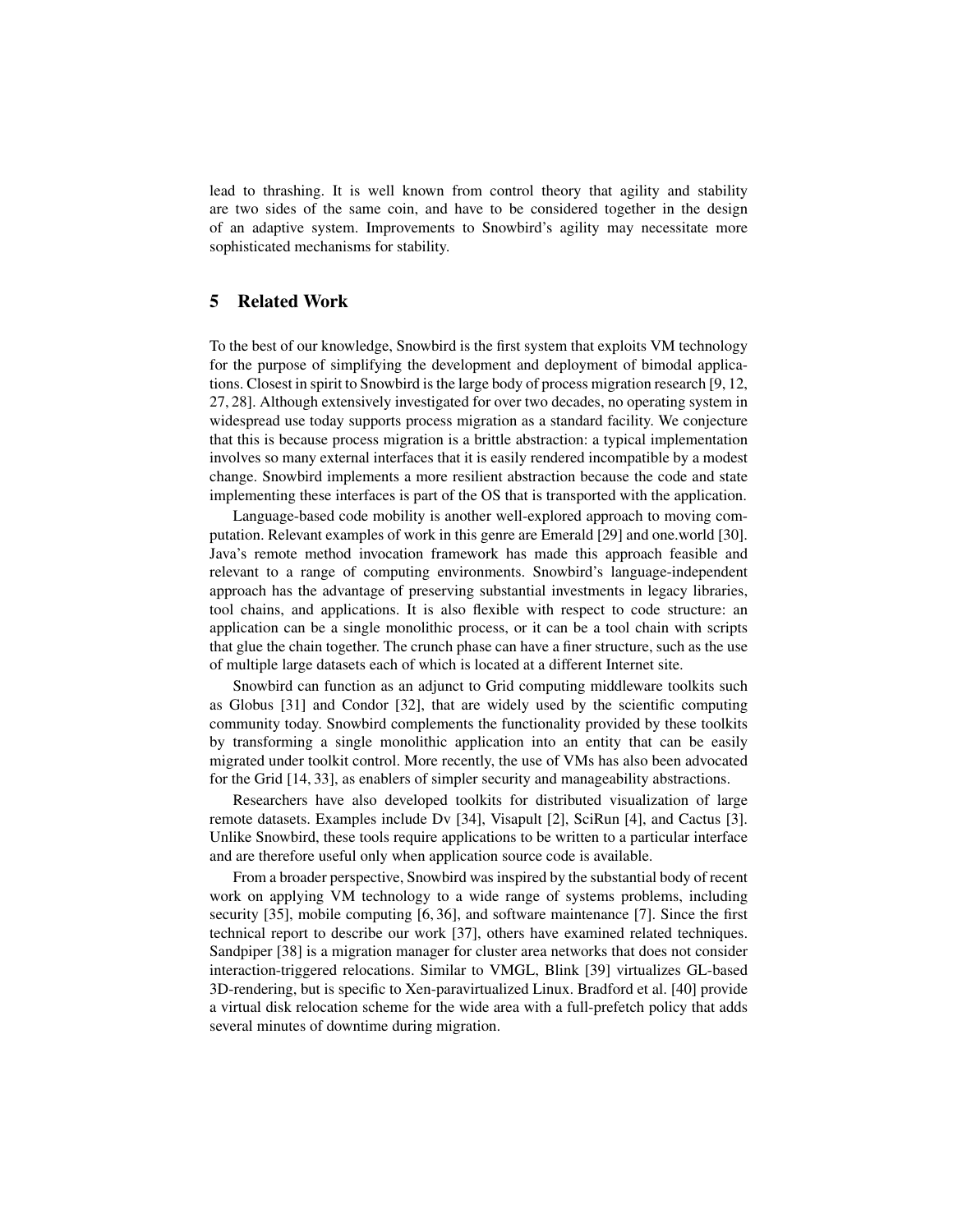## 6 Conclusion

A growing number of bimodal applications alternate between resource-intensive crunch phases and intensely interactive cognitive phases. The crunch phase may be CPUintensive, memory-intensive, data-intensive, or some combination of all three. The cognitive phase must avoid sluggish or jerky responses in order to ensure low user distraction. This demands low end-to-end latency and may also require the use of local graphics acceleration hardware.

Snowbird simplifies the creation of bimodal applications by masking the distributed systems complexity of resource management, synchronization, and data consistency. It presents the simple programming abstraction of a VM to the developer, and assumes full responsibility for seamlessly migrating this VM to the best execution site. In experiments that include closed-source commercial applications, Snowbird offers crisp interactive performance that is superior to the best achievable through remote execution. At the same time, it is able to bring remote resources to bear on crunch phase performance. Without user or developer intervention, Snowbird is able to promptly detect application transitions between crunch and cognitive phases, and to automatically migrate the application to the most appropriate execution site.

An alternative viewpoint is to regard Snowbird as a tool that enables seamless transitions between the thin and thick client modes of execution. Thin clients are favored due to their ability to harness remote resources, while thick clients provide an unparalleled user experience during highly interactive tasks. By transparently morphing an application between the thick and thin client modes of execution, Snowbird gives a user the best of both worlds.

In closing, Snowbird's extensive use of multiple machines to meet the needs of a single user reflects an evolutionary trend that began with timesharing (fraction of a machine per user) and continued through personal computing (single machine per user) and client-server computing (local machine plus remote machines in fixed roles). Snowbird proposes a new step in this evolution by seamlessly and transparently using local and remote machines in flexible roles.

## Acknowledgments

We thank Rajesh Balan for his involvement with earlier versions of this work. We also extend our gratitude to Nilton Bila, Angela Demke Brown, Debabrata Dash, Jan Harkes, Lionel Litty, Jing Su, Adin Scanell, and Alex Varshavsky for their feedback on early versions of this paper. We thank Beatriz Irigoyen for her help with ADF, Julio Lopez for his help with QuakeViz, Brian Paul for his help with Chromium, and Karan Singh for his help with Maya. Finally, we acknowledge the many and useful suggestions from the anonymous reviewers of this paper.

This research was supported by the National Science Foundation (NSF) under grant number CNS-0509004, the National Science and Engineering Research Council (NSERC) of Canada under grant number 261545-3 and a Canada Graduate Scholarship, by the Canadian Foundation for Innovation (CFI), and the Ontario Innovation Trust (OIT) under grant number 7739. Any opinions, findings, conclusions or recommendations expressed in this material are those of the authors and do not necessarily reflect the views of the NSF, NSERC, CFI, OIT, Carnegie Mellon University, or the University of Toronto. All unidentified trademarks mentioned in the paper are properties of their respective owners.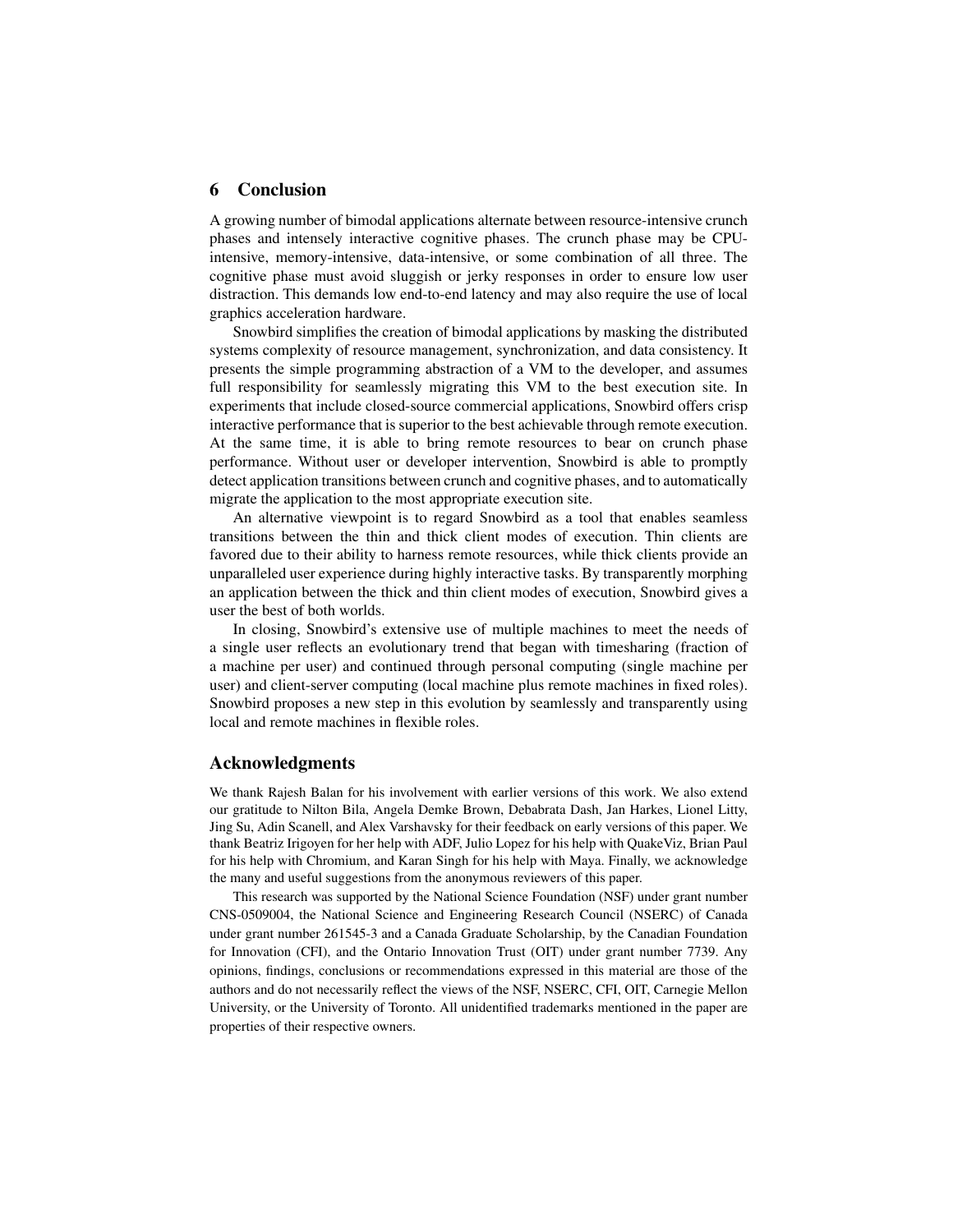## References

- 1. Afework, A., Beynon, M.D., Bustamante, F., Demarzo, A., Ferreira, R., Miller, R., Silberman, M., Saltz, J., Sussman, A., Tsang, H.: Digital Dynamic Telepathology - The Virtual Microscope. In: Proc. American Medical Informatics Association (AMIA) Annual Fall Symposium, Lake Buena Vista, FL (November 1998)
- 2. Bethel, W.: Visapult: A Prototype Remote and Distributed Visualization Application and Framework. In: Proc. SIGGRAPH Annual Conference, New Orleans, LA (July 2000)
- 3. Goodale, T., Allen, G., Lanfermann, G., Masso, J., Radke, T., Seidel, E., Shalf, J.: The Cactus Framework and Toolkit: Design and Applications. In: Proc. 5th International Conference on Vector and Parallel Processing - VECPAR, Porto, Portugal (June 2003)
- 4. Parker, S., Johnson, C.: SCIRun: A Scientific Programming Environment for Computational Steering. In: Proc. ACM/IEEE Supercomputing, San Diego, CA (December 1995)
- 5. National Laboratory for Applied Network Research (NLANR): RTT And Loss Measurements. http://watt.nlanr.net/active/maps/ampmap active.php.
- 6. Satyanarayanan, M., Kozuch, M.A., Helfrich, C.J., O'Hallaron, D.R.: Towards Seamless Mobility on Pervasive Hardware. Pervasive and Mobile Computing 1(2) (July 2005)
- 7. Sapuntzakis, C.P., Chandra, R., Pfaff, B., Chow, J., Lam, M.S., Rosenblum, M.: Optimizing the Migration of Virtual Computers. In: Proc. 5th USENIX Symposium on Operating Systems Design and Implementation (OSDI), Boston, MA (December 2002)
- 8. Clark, C., Fraser, K., Hand, S., Hansen, J.G., Jul, E., Limpach, C., Pratt, I., Warfield, A.: Live Migration of Virtual Machines. In: Proc. 2nd Symposium on Networked Systems Design and Implementation (NSDI), Boston, MA (May 2005)
- 9. Barak, A., Guday, S., Wheeler, R.G.: The MOSIX Distributed Operating System Load Balancing for UNIX. Volume 672 of Lecture Notes in Computer Science. Springer-Verlag (June 1993)
- 10. Richardson, T., Stafford-Fraser, Q., Wood, K.R., Hopper, A.: Virtual Network Computing. IEEE Internet Computing 2(1) (Jan/Feb 1998)
- 11. Airey, J.M., Rohlf, J.H., Frederick P. Brooks, J.: Towards Image Realism with Interactive Update Rates in Complex Virtual Building Environments. ACM SIGGRAPH Computer Graphics 24(2) (March 1990)
- 12. Powell, M.L., Miller, B.P.: Process Migration in DEMOS/MP. In: Proc. 9th ACM Symposium on Operating Systems Principles (SOSP), Bretton Woods, NH (October 1983)
- 13. Lagar-Cavilla, H.A., Tolia, N., Satyanarayanan, M., de Lara, E.: VMM-Independent Graphics Acceleration. In: Proc. 3rd Conference on Virtual Execution Environments (VEE), San Diego, CA (June 2007)
- 14. Sundararaj, A.I., Dinda, P.A.: Towards Virtual Networks for Virtual Machine Grid Computing. In: Proc. 3rd Virtual Machine Research and Technology Symposium, San Jose, CA (May 2004)
- 15. Buck, I., Humphreys, G., Hanrahan, P.: Tracking Graphics State for Networked Rendering. In: Proc. ACM SIGGRAPH/EUROGRAPHICS Workshop on Graphics Hardware, Interlaken, Switzerland (August 2000)
- 16. VMware: http://www.vmware.com/pdf/ws6 manual.pdf.
- 17. Warfield, A., Ross, R., Fraser, K., Limpach, C., Hand, S.: Parallax: Managing Storage for a Million Machines. In: Proc. 10th Workshop on Hot Topics in Operating Systems (HotOS), Santa Fe, NM (June 2005)
- 18. Satyanarayanan, M.: The Evolution of Coda. ACM Transactions on Computer Systems 20(2) (May 2002)
- 19. Muthitacharoen, A., Morris, R., Gil, T., Chen, B.: Ivy: A Read/Write Peer-to-peer File System. In: Proc. 5th USENIX Symposium on Operating Systems Design and Implementation (OSDI), Boston, MA (December 2002)